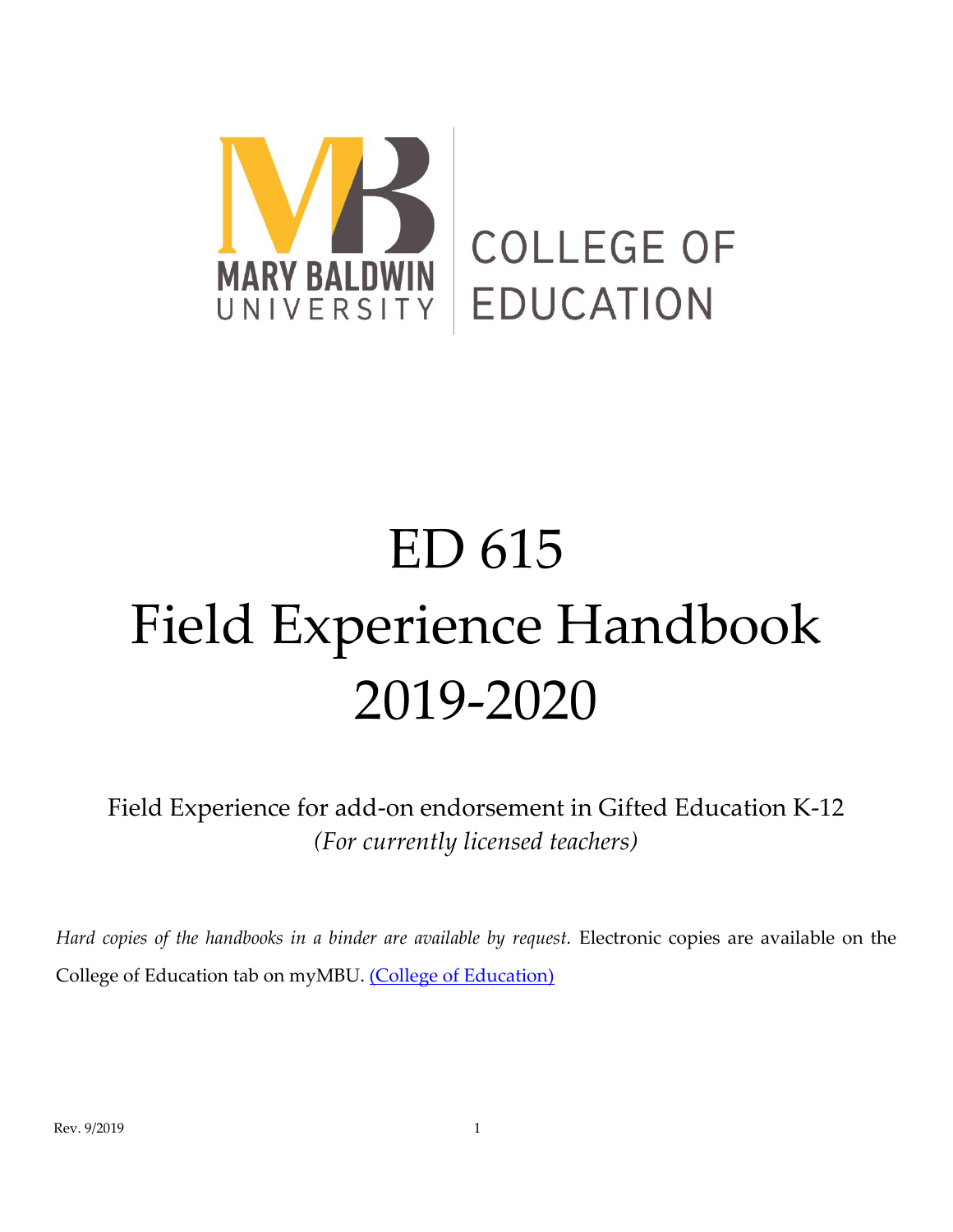

## **MISSION OF MARY BALDWIN UNIVERSITY**

The mission of Mary Baldwin University is to provide undergraduate and graduate education consistent with the institution's rich heritage as a private liberal arts college primarily for women, which affirms its Christian roots while welcoming a broad diversity of views. This mission is implemented in the residential programs for women and the non-residential programs for men and women over 21 through focus on teaching and learning; concern for the individual; commitment to the liberal arts as preparation for life, for careers, for graduate and professional studies, and for leadership; and emphasis on high ethical standards.

# **College of Education Mission**

**\_\_\_\_\_\_\_\_\_\_\_\_\_\_\_\_\_\_\_\_\_\_\_\_\_\_\_\_\_\_\_\_\_\_\_\_\_\_\_\_\_**

The mission of the College of Education is to prepare confident practitioners who apply solid academic knowledge, strong leadership skills, and compassion for others to serve learners in diverse communities. We support this mission by providing personalized paths to meet individual goals while modeling and encouraging inquiry and reflection, integrating theory and practice, and providing opportunities for exploration and innovation within a collaborative environment.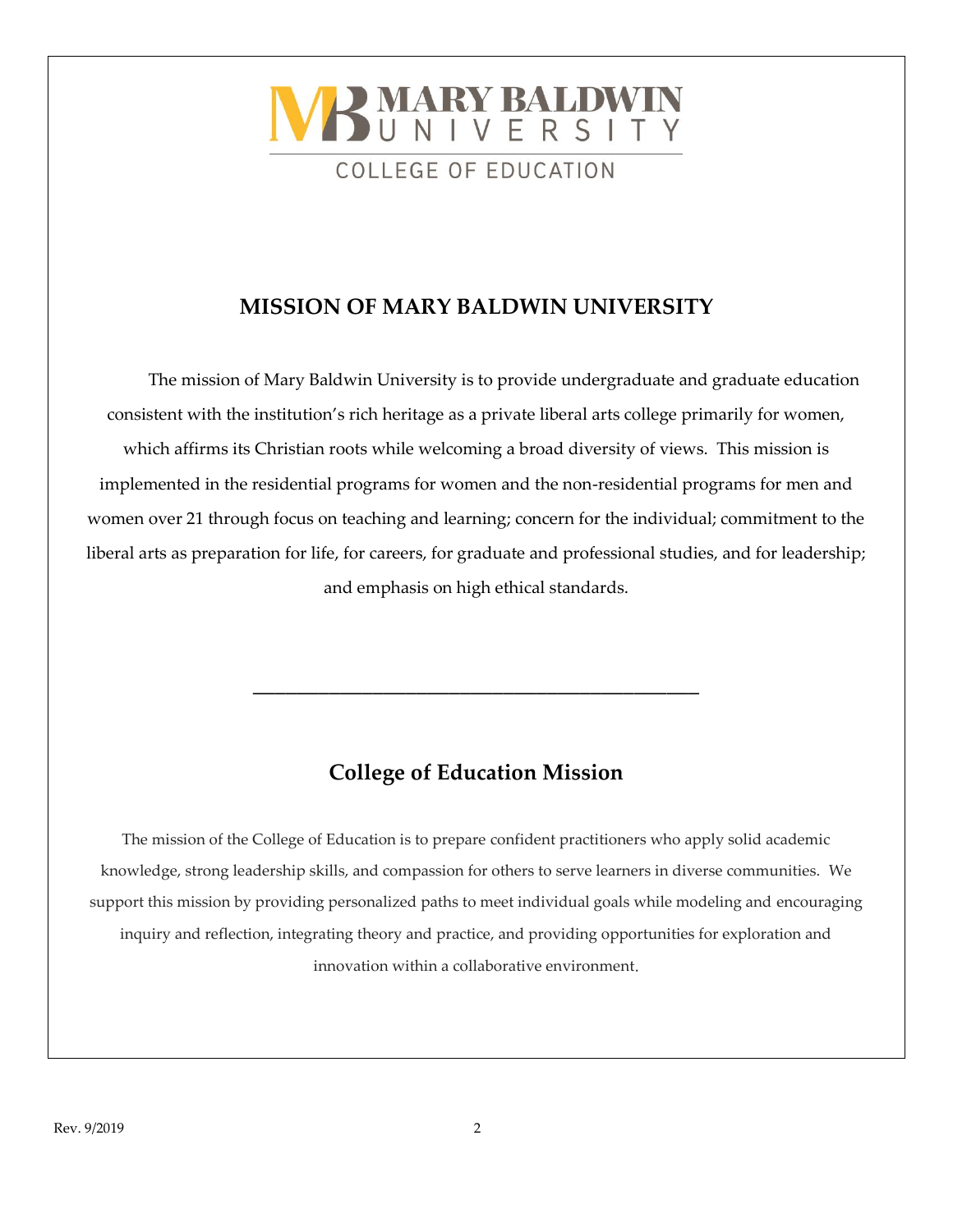

Dear Mentor Teachers and School Administrators:

Thank you for welcoming this graduate student into your school/classroom. This field experience has provided the student with an opportunity to further his or her education in a practical way while seeking additional licensure in Gifted Education.

Please know that your encouragement and mentorship, as well as your willingness to accommodate individual scheduling or other needs of this graduate student, has made a difference in maintaining a high-quality practical experience that truly supplements the graduate coursework in which the student has been participating.

Thank you again for hosting this student and for your commitment to enhancing the professional growth experiences of your educator-colleagues.

Sincerely,

Rachel Potter, Ed.D. Dean, College of Education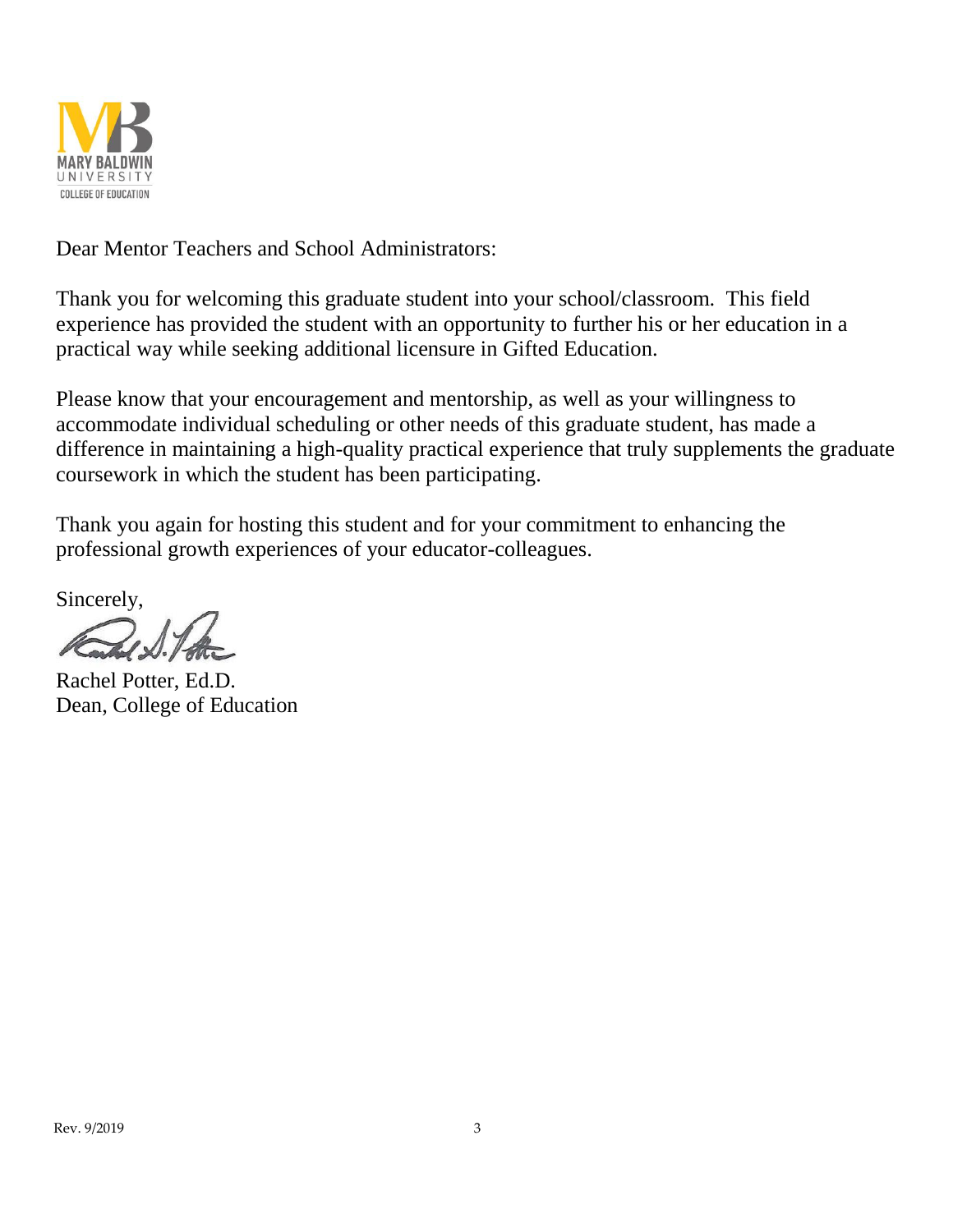

# **Table of Contents**

| Field Experience Requirements |           |
|-------------------------------|-----------|
|                               |           |
|                               |           |
|                               |           |
|                               |           |
|                               |           |
| Field Experience Forms        |           |
|                               | 16        |
|                               |           |
|                               |           |
|                               |           |
|                               | $20 - 21$ |
|                               | 22-27     |
|                               | 28-29     |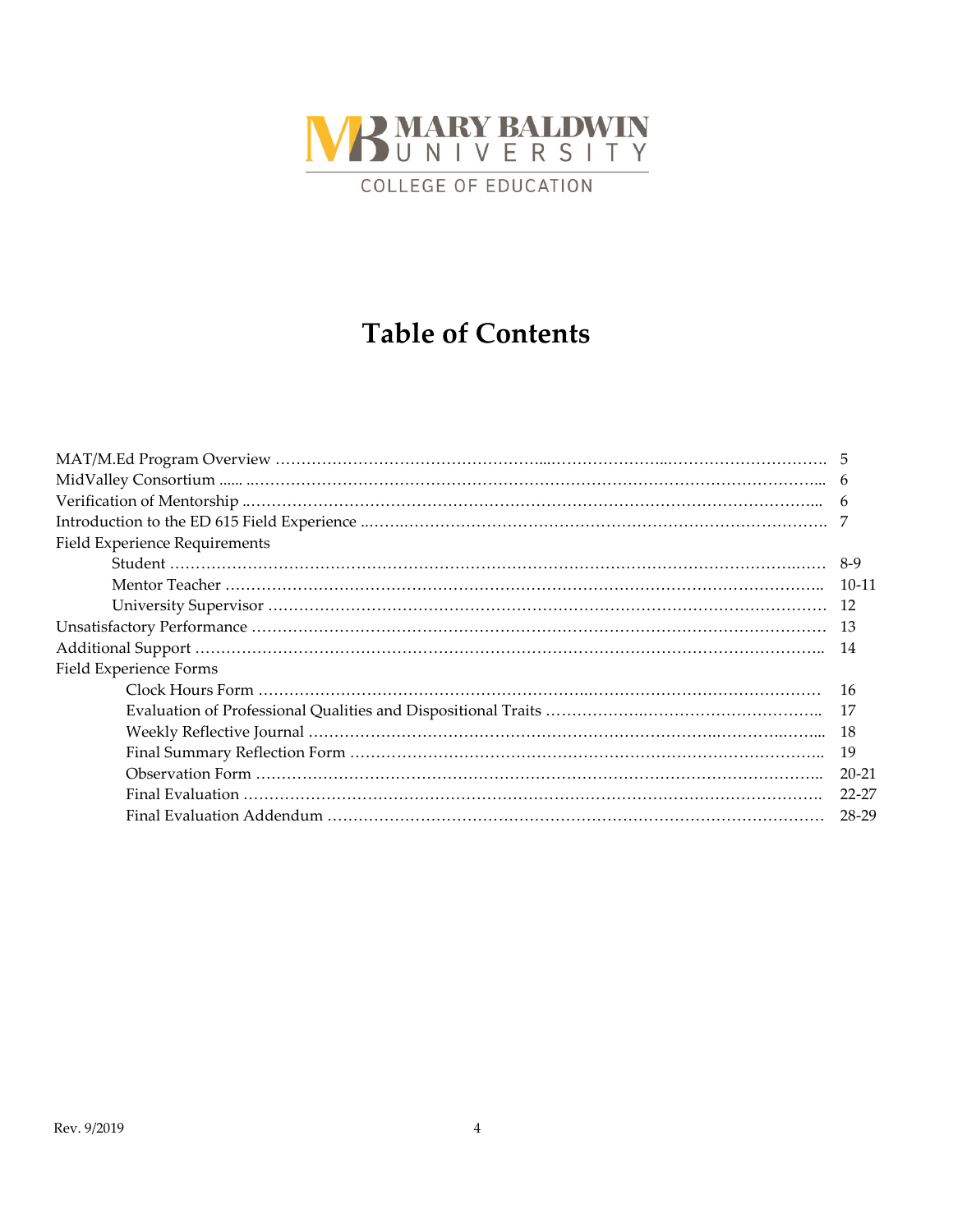

## **MAT/M.Ed. Program Overview**

#### **Master of Arts in Teaching (MAT)**

The Master of Arts in Teaching (MAT) Program at Mary Baldwin University is designed for licensed teachers or for individuals who hold a baccalaureate degree and want to earn an initial teaching license as a first-career choice or as a change from another profession. MAT is a nonresidential graduate program leading to teacher licensure at the elementary (PK-6), middle (6-8), secondary (English, math, history & social sciences) school level or in K-12 special education in the general curriculum. This program is based on the inquiry method of teaching.

### What is "inquiry teaching and learning"?

Inquiry teaching and learning is both a philosophy and a methodology that focuses on the central question of a discipline, and on the processes by which students and scholars ask questions, study and learn about human experience. The inquiry approach can be traced as far back as Socrates and has been endorsed by 20th century educators like John Dewey as well.

The MAT degree requires 41 semester hours (or more for certain endorsements). Many students are part-time and extend the program over several years. Typically, full-time students allow a minimum of four full-time semesters.

#### **Master of Education (M.Ed)**

The Master of Education (M.Ed) Degree is a professional degree designed for those who are seeking advanced study in the field of education or related fields. This program is intended for persons who are already licensed or who are pursuing careers that do not require teacher licensure.

The M.Ed degree requires 33-34 credit hours. Visit the MBU website for more information: www.mbc..edu/med

Additional endorsements in Special Education and Elementary Education, as well as add-on endorsements in Gifted Education, English as a Second Language, and Reading Education are available for licensed teachers.

Courses are offered at the main campus in Staunton and through regional centers in Charlottesville, Richmond, and Roanoke.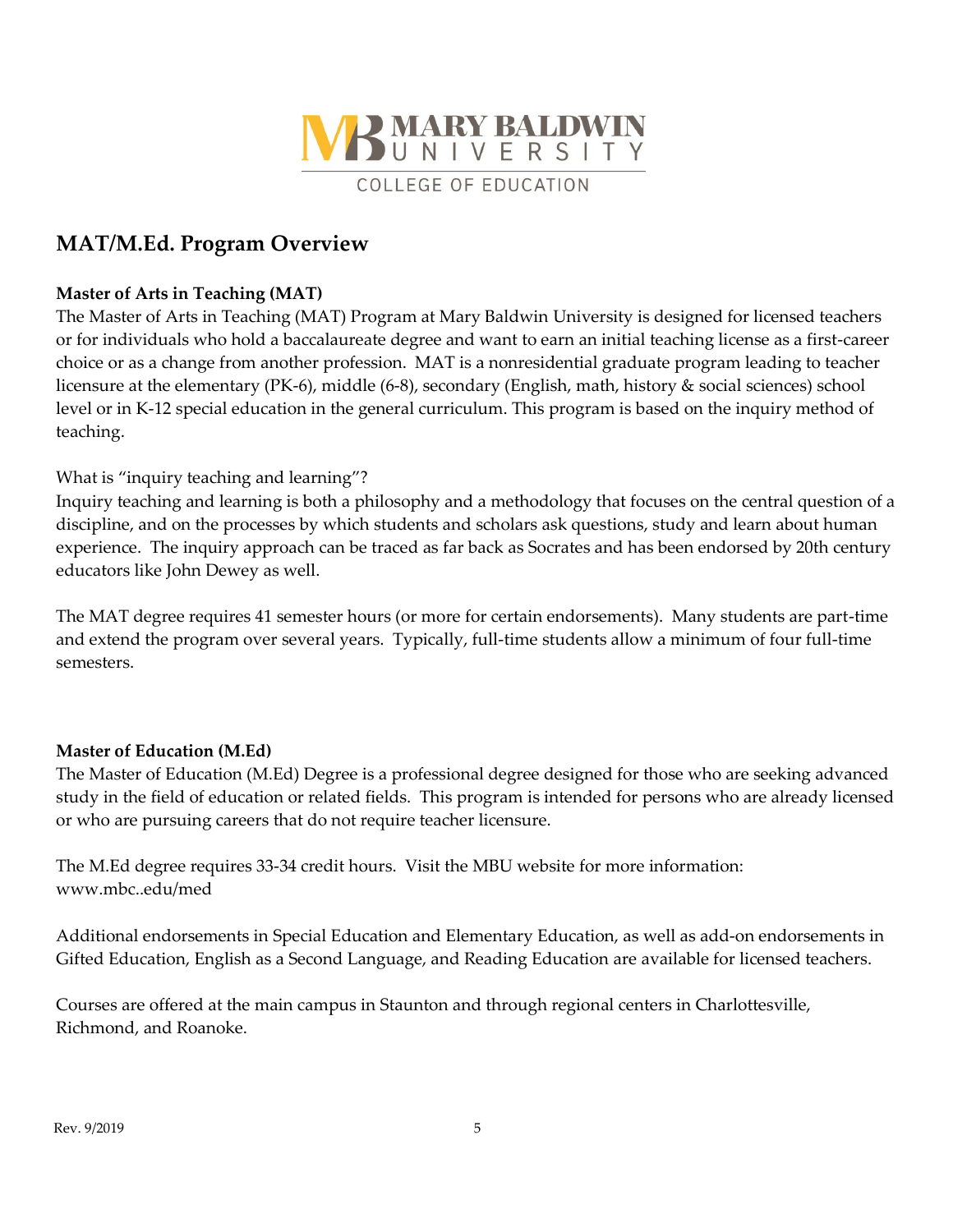## **Mid-Valley Consortium**

Mary Baldwin University is a member of the Mid-Valley Consortium for Teacher Education. Mary Baldwin College collaborates with Eastern Mennonite University, Bridgewater College and James Madison University, and seven area school divisions to form the Mid-Valley Consortium for Teacher Education. The Mid-Valley Consortium identifies and prepares public school teachers who then serve as clinical faculty members for the student teaching experience.

**Link for more information:** <https://www.jmu.edu/coe/esc/consortium.shtml>

# **Verification of Mentorship**

Please keep the placement email and a copy of the signed clock hour form as documentation that you hosted a practicum student to use for recertification points. If your division requires a formal letter from Mary Baldwin University to use as verification, **please contact the Field Placement Coordinator, Lori Wall, as they are not automatically generated.** If requested, a verification letter will be emailed to you at the conclusion of the semester (January for fall placement sand April-May for spring placements).

Lori Wall, Field Placement Coordinator [lwall@marybaldwin.edu](mailto:lwall@marybaldwin.edu) 540-887-7186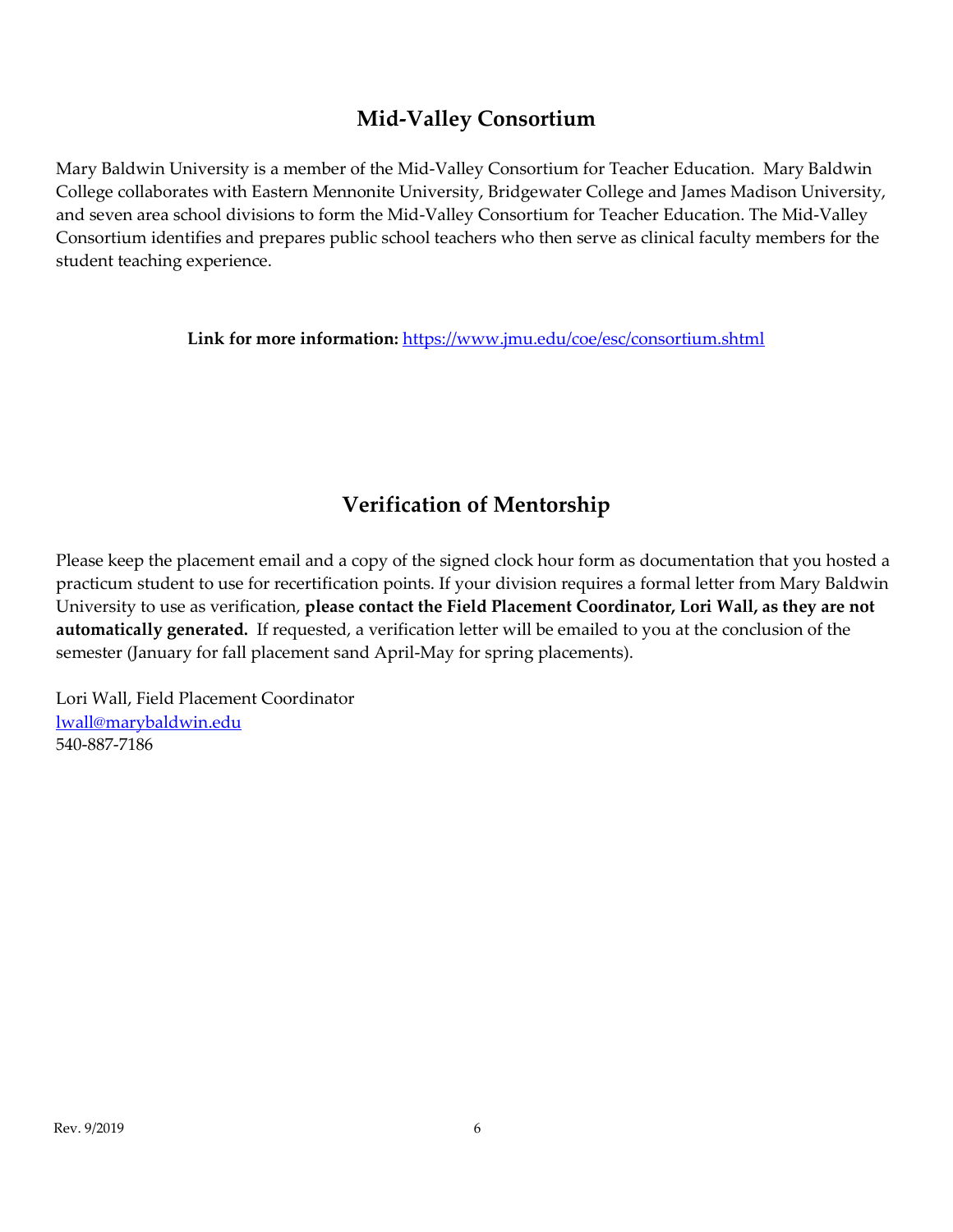# **Introduction to the ED 615 Field Experience**

ED 615 provides students with a field experience opportunity to support adding an additional endorsement in Gifted Education: K-12. Students seeking an add-on endorsement in Gifted Education are required to complete a field experience that includes a component of **45 instructional hours** of successful teaching experience (direct teaching or co-teaching) with gifted students in a heterogeneously or homogeneously grouped classroom.

This experience allows currently licensed teachers to synthesize and apply their accumulated knowledge, skills, and experiences, moving them from theory into practice under the supervision of highly qualified, experienced teachers, in a new area of licensure.

The primary goal of this field experience is to provide the opportunity for teachers seeking additional licensure in gifted education to acquire and demonstrate instructional competence essential for success. The field experience has been carefully designed to offer substantial and appropriate opportunities for teaching and learning, and every effort must be made on the part of all involved to make the experience a positive one.

Communication between and among the mentor teacher, graduate student, and the University Supervisor is absolutely essential for a successful experience; therefore, we strive to provide an environment that fosters openness. This handbook is designed to provide orientation, to promote uniform application of field experience policies, and to enhance communication among all parties involved in the experience.

While the ED 615 student is the focus of this field experience, Mary Baldwin University's College of Education recognizes that a school's primary obligation is to its students.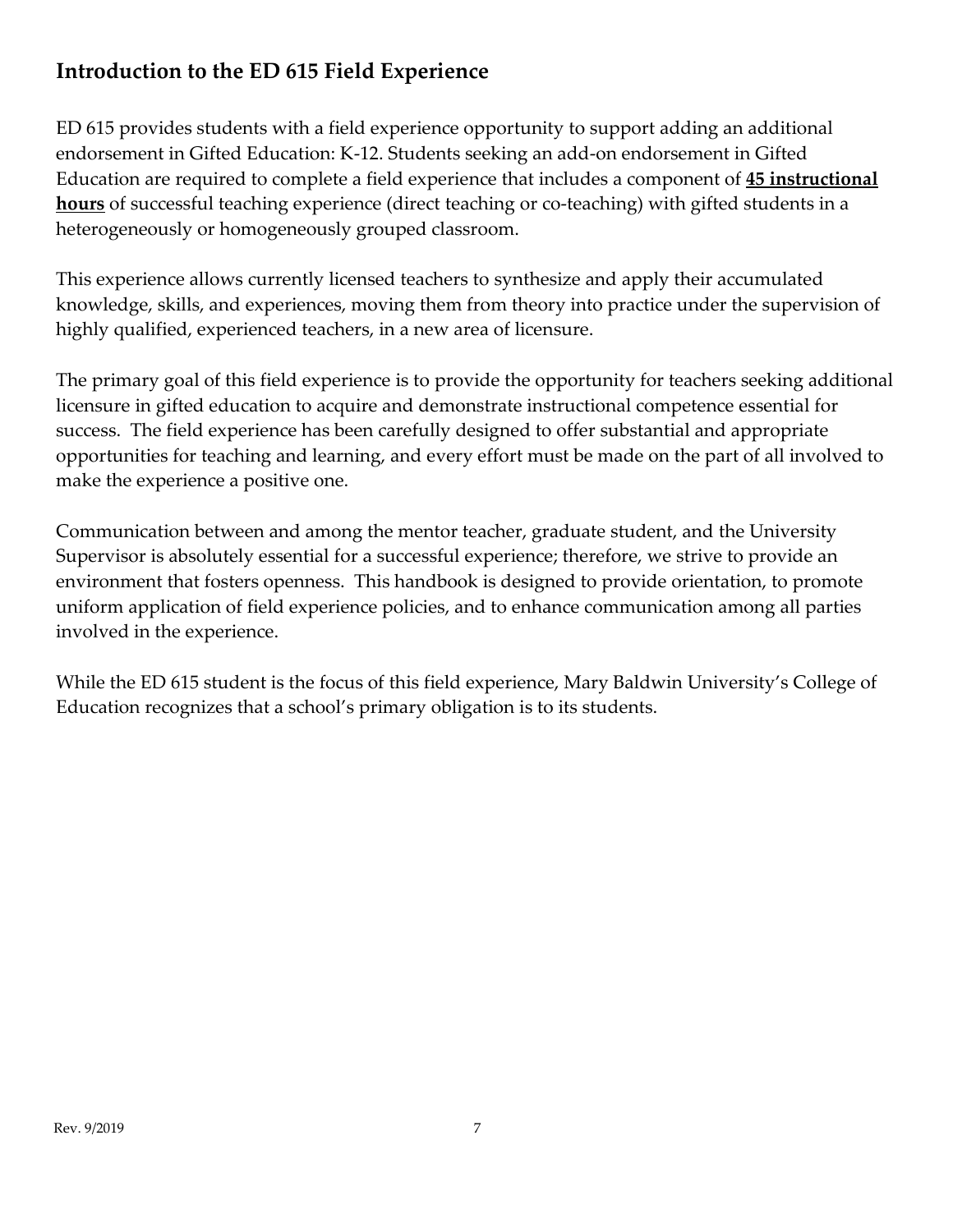# **Field Experience Requirements**

## **MBU STUDENT**

## **Presentation of Self**

Be courteous and respectful to everyone you encounter. Dress in a conservative, professional manner. Your appearance should in no way be considered inappropriate or distracting to anyone. Your job is to facilitate learning and you certainly don't want your appearance (e.g., clothing, jewelry) to be a distraction. Take initiative to help the teacher and students; have ongoing conversations with the mentor teacher to ensure expectations are clear and met. Place school duties ahead of personal wishes. Last, respect confidentiality among all individuals you encounter in your practicum; do not solicit or share inappropriate information.

### **Attendance**

Allow plenty of time for travel and parking to ensure you are punctual. Report to the school office upon arrival. If you are unable to make a scheduled visit, contact your mentor teacher at least 24 hours in advance and make up missed hours. In case of illness, the MBU student must contact the mentor teacher and/or principal as soon as possible. MBU students are expected to leave or deliver detailed lesson plans for the mentor/substitute teacher in the event of an absence during a day you were scheduled to teach. If you are completing this placement in your own classroom, follow your school's protocol for absences. Our ED 615 program was approved based on completing **45 hours of direct instruction** (teaching and/or co-teaching) during your field experience. If you miss a scheduled day, you must make that date up to ensure you accumulate at least **45 hours of direct instruction**.

#### **School Policies and Procedures**

Adhere to the school system's policies, procedures, curriculum, and discipline practices. If you are unfamiliar with the policies and procedures, request a copy of the school's handbook before you begin your placement. No tobacco products, including e-cigarettes, are allowed in the school building at any time.

## **Inclement Weather**

If you miss a scheduled day due to weather (or any other reason), you must make up the missed time to ensure you accumulate at least the minimum of required practicum hours (i.e., 45 total hours of direct teaching).

## **Substitute Teaching**

If you are an approved substitute teacher for the school division in which you are completing your field placement experience, you are welcome to serve as a substitute teacher in your assigned practicum classroom if your mentor teacher is absent. You may not be pulled to another classroom to substitute during your placement and count those hours towards your practicum requirements.

## **Lesson Plans**

Complete a detailed lesson plan on the days you are schedule to teach. Please provide a copy to your mentor teacher at least the day before you are planning on teaching the lesson.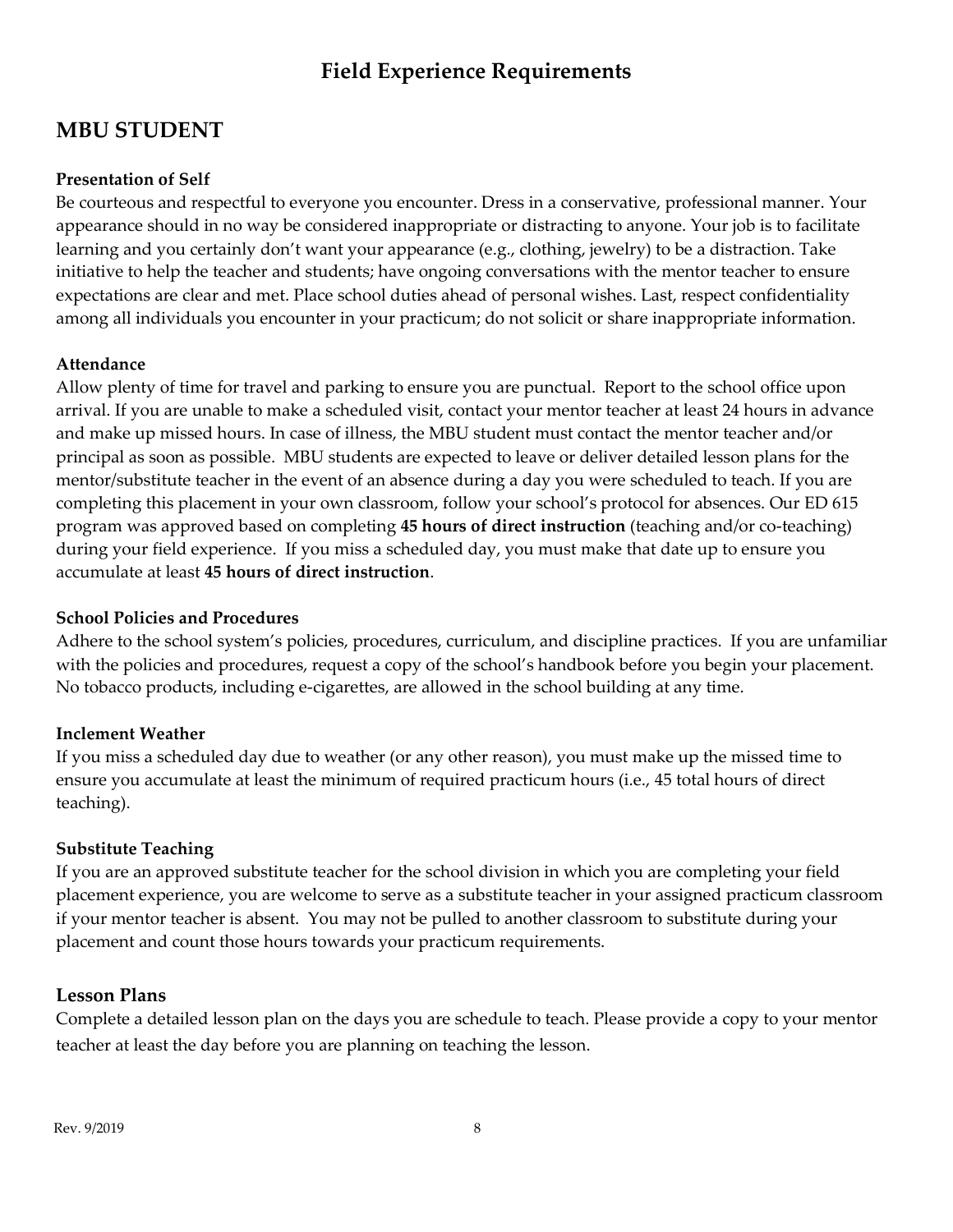## **Required Paperwork for Students**

**Weekly Reflection Journal**: Please submit **one per week** to your assigned University Supervisor for each week that you are involved teaching gifted students at the end of your placement.

**Final Reflection Summary Form:** Submit to your University Supervisor upon completion of the **45 hours of direct teaching** field experience.

**Clock Hour Form:** Upon completion of the **45 hours direct teaching** field experience (teaching and/or coteaching), please have the form signed by the certified, gifted education teacher and/or the principal. Please submit a copy to your University Supervisor.

**Evaluation of Professional Qualities Form:** Ask your mentor teacher to complete this form toward the end of your practicum. It is your responsibility to submit the completed form unless your mentor teacher asks to send it directly to Lori Wall and/or your University Supervisor. If you are completing a practicum in your own room, have your school assigned mentor OR an administrator fill out this form.

*Turn in all forms to your University Supervisor. Any outstanding forms can be scanned/emailed or mailed to:*

*Mary Baldwin University College of Education Attn: Lori Wall, Field Placement Coordinator PO Box 1500 Staunton VA 24402*

*[lwall@marybaldwin.edu](mailto:lwall@marybaldwin.edu)*

*\*Please make sure the forms print properly. If you encounter any issues, please contact the Field Placement Coordinator, Lori Wall, before finalizing your paperwork.*

## **Additional Support**

If you need additional support with lesson plans, goals, assessment, etc. please speak with your Mentor Teacher first. If you still need additional support, please contact your US. If you are not receiving the support you feel you need, please contact the Field Placement Coordinator, Lori Wall, outlining what support you are seeking and what help you have already sought from your MT and US. Please also refer to the Additional Support section on page 14.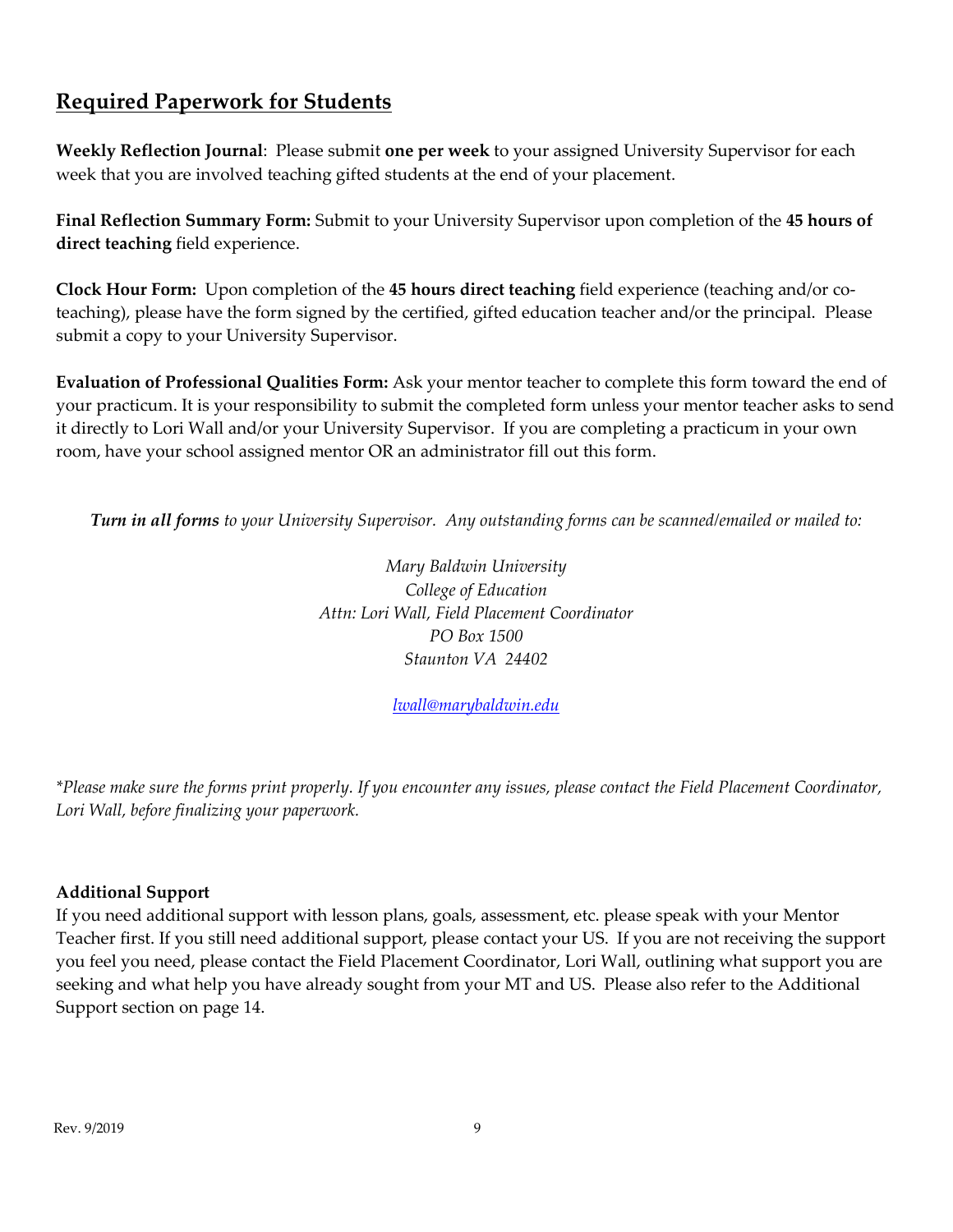# **Mentor Teacher (MT)**

*As you prepare to welcome* the graduate student into your classroom, it may be helpful for you to know that the *Master's Program stresses the "inquiry "method of teaching and learning. When teaching though inquiry, teachers use techniques such as skillful questioning, discussion, and problem solving to encourage discovery or inquiry learning***.** The basic assumption is that student learning is more meaningful and more usable when students seek out and discover knowledge rather than just being receivers of knowledge. The teacher's role in such a classroom is to provide an environment and experiences through which students are encouraged to ask questions, pursue answers, and communicate their learning with others.

It is our hope that you will enjoy working with this graduate student during their field placement experience. *Please take the time to get to know your individual graduate student***. Thank you** for your help and support!

## **Suggestions:**

- Review the ED 615 Field Placement Experience Handbook with your student, discussing requirements and your expectations.
- Introduce the student to your class and colleagues.
- Share a copy of your class schedule with this student.
- Encourage this student to become involved in "classroom life" as soon as possible, providing multiple opportunities for your practicum student to be actively engaged with your students.
- Review with your student the SOLs for your grade level or content area.
- If possible, schedule some time to meet with the graduate student to share your ideas on teaching as a career.
- Share planning resources to increase the student's awareness of the planning process.
- Introduce your graduate student to the various uses of instructional technology in your classroom; if possible, discuss how you are able to use technology to differentiate instruction and promote excellent student learning and achievement.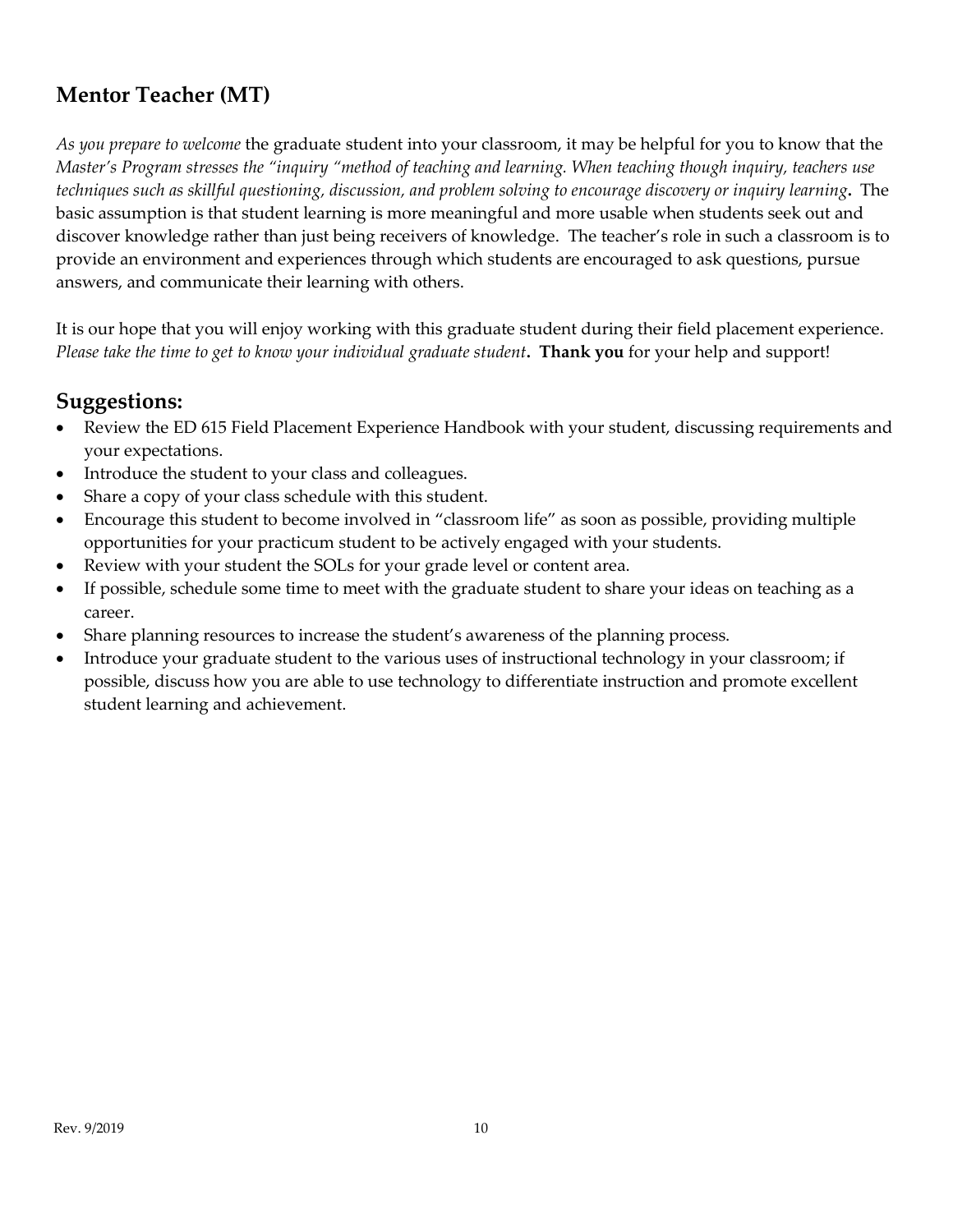# **Required Paperwork for Mentor Teachers**

- 1. **Weekly Reflection Journal**: Please provide feedback and sign one per week for each week that your graduate student is involved in teaching gifted students.
- 2. **Final Reflection Summary Form:** Please sign the cover form upon completion of the **45 hours of direct teaching** field experience. The student will have a one-page summary attached about their experience.
- 3. **Clock Hour Form:** Please sign the clock hour form upon the graduate student's completion of **45 hours direct teaching** field experience.
- 4. **Evaluation of Professional Qualities and Dispositional Traits Form:** Please complete this form toward the end of the field experience. It is preferred that you fill it out and return it to the MBU student. If you do not feel comfortable reviewing and returning it to the MBU student then please submit it directly to the University Supervisor or the Field Placement Coordinator.
- 5. **Program Evaluation:** Please fill out the Program Evaluation by clicking on the link below. The evaluation will ask for your classroom dynamics. If you are not a classroom teacher, you can enter "0" or answer the questions to the best of your ability based on the population you serve. <https://goo.gl/forms/jxzlUChvXxaKkg0z1>

# **Optional Paperwork for Mentor Teachers**

You are welcome to complete **observations** on your graduate student while they are teaching under your supervision. Although it is not required, ongoing feedback is helpful for growth.

## *The student is responsible for submitting all forms to the University Supervisor.*

*\*Please make sure the forms print properly. If you encounter any issues, please contact the Field Placement Coordinator, Lori Wall, before finalizing your paperwork.*

## **Additional Support**

If you need additional support in order to better prepare or evaluate your student teacher, please contact the US. If you are not receiving the support you feel you need, please contact the Field Placement Coordinator, Lori Wall, outlining what support you are seeking and what help you have already sought and been provided from the US. Also reference the Additional Support section on page 14.

If you have any comments, questions, or concerns about our graduate education program and related practicum requirements, please feel free to contact our Field Placement Coordinator, Lori Wall, at [lwall@marybaldwin.edu](mailto:lwall@marybaldwin.edu) .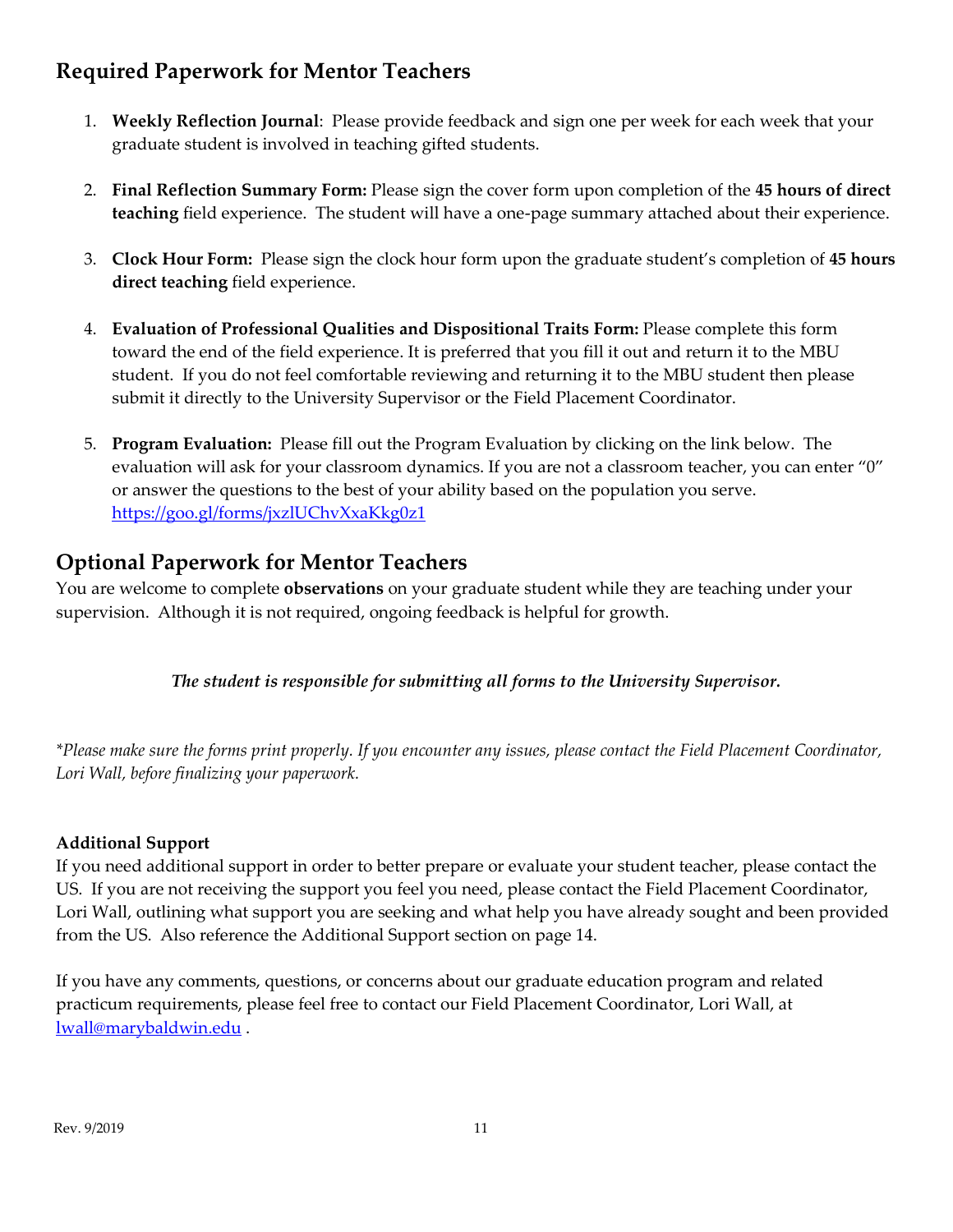The university supervisor oversees the field placement/practicum experience. As a representative of the Mary Baldwin University's College of Education, university supervisors are in unique position to enhance and encourage communication, collegiality, and collaboration with the public schools.

### **General Information**

- Contact the mentor teacher and MBU student at the beginning of the placement to answer any questions about the experience.
- Arrange for and provide special assistance to the student teacher when necessary.
- Collect the following paperwork at the conclusion of the placement:
	- Weekly Reflection Journal (1 for each week the student is involved in teaching)
	- Signed copy of the clock hour form (practicum form)
	- Final Reflection Summary and form
	- Two observations completed by the US
	- Final Evaluation completed by the US
	- Final Evaluation Addendum completed by the US
- Consult with mentor teacher to provide input regarding the student teacher's grade. **The University Supervisor determines the grade for the student teaching experience with the Mentor Teacher's recommendation in mind.** There is no formal grade recommendation form to fill out for those completing ED 615 placements.
- Alert the Field Placement Coordinator if a situation arises needing immediate attention. There is a protocol that we must follow if a plan of improvement is needed.

#### **Observations**

- Observe the student teacher a minimum of **two times,** hold conferences with the student teacher and mentor teacher (if student is being hosted by a mentor teacher vs teaching in their own room), and complete a lesson observation form during each observation. Make sure you obtain the student teacher's signature on the lesson observation form during your conference.
- Provide verbal and/or written feedback to the student teacher following each observation.

## **Additional Support**

If you need additional support in order to provide guidance to your ST and/or CT or support in evaluating your ST, please contact the Field Placement Coordinator, Lori Wall, outlining what support you are seeking and what measures you have already tried. Please also refer to the Additional Support section on page 14.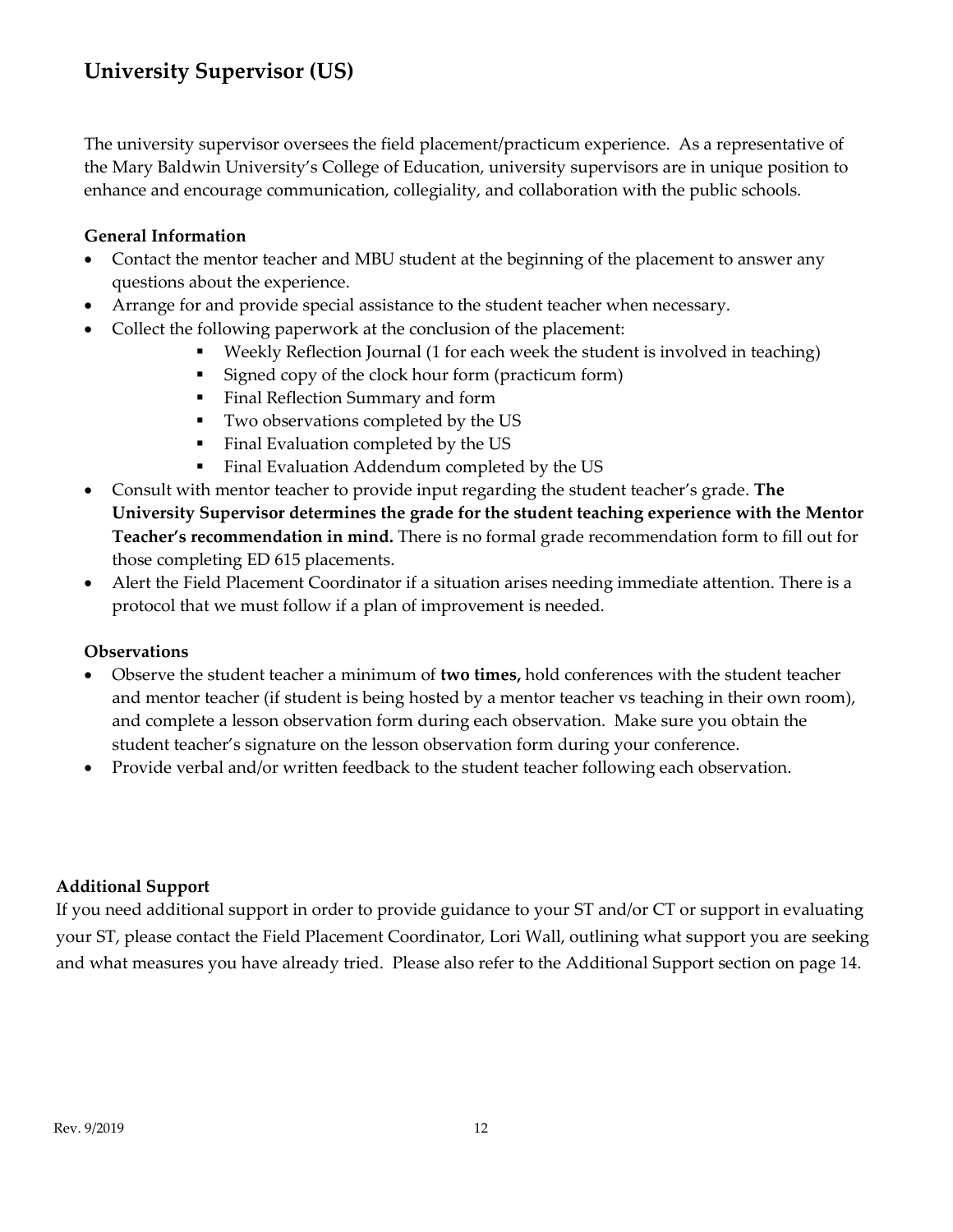# **UNSATISFACTORY PERFORMANCE**

Although it is expected that all student teachers will be successful, there are exceptions. If a student teacher experiences major problems indicative of unsatisfactory performance, the following procedures should be used:

- 1. The CT notifies the US of the concern(s) making sure she/he has communicated these concern(s) to the ST.
- 2. The CT will document in writing the nature of the concern(s) and steps taken to remedy the problem.
- 3. If significant improvement is not forthcoming, the US, CT, and ST will meet and devise a Plan of Improvement for immediate implementation. The plan should include:
	- identification of areas needing improvement
	- specific strategies to implement
	- desired outcomes on a specific timeline
	- a written plan to review outcomes/improvement as per determined timeline (previous bullet)
	- consequences if plan is not completed adequately
	- date and signature of the ST, CT, and US **Please contact the Field Placement Coordinator for a template. Upon completion, this plan must be sent to the Field Placement Coordinator immediately for documentation purposes.**
- 4. Weekly written and verbal feedback will be provided to the ST by the CT and US regarding his/her progress toward reaching the goals of the Plan of Improvement. This feedback must be provided in writing and can be supported through lesson observations, emails, face-to-face correspondence, etc.\*
- 5. If the ST makes significant progress and meets the objectives outlined in the Plan of Improvement, the ST may be permitted to complete the student teaching experience.
- 6. If the ST's performance does not improve, a revised Plan of Improvement may be implemented OR the student teaching assignment may be terminated. The decision to terminate the placement will be determined by the US, Field Placement Coordinator, and Director of Teacher Education in consultation with the CT and on occasion the school principal.
- 7. When a termination decision is made, the US and CT will meet with the ST to inform her/him of the reasons for termination, providing written documentation for the decision. **The ST under no circumstances is guaranteed a new student teaching placement in that semester or future semesters.**  The ST will then be required to meet with the Director of Teacher Education, Field Placement Coordinator, University Supervisor, and their advisor to discuss next steps including whether they will be permitted to continue in the Education Program.

**Reminder:** Please contact the Field Placement Coordinator to receive a template for the Plan of Improvement. Documentation of feedback and progress on the plan of improvement to be sent to the Field Placement Coordinator as such communication occurs.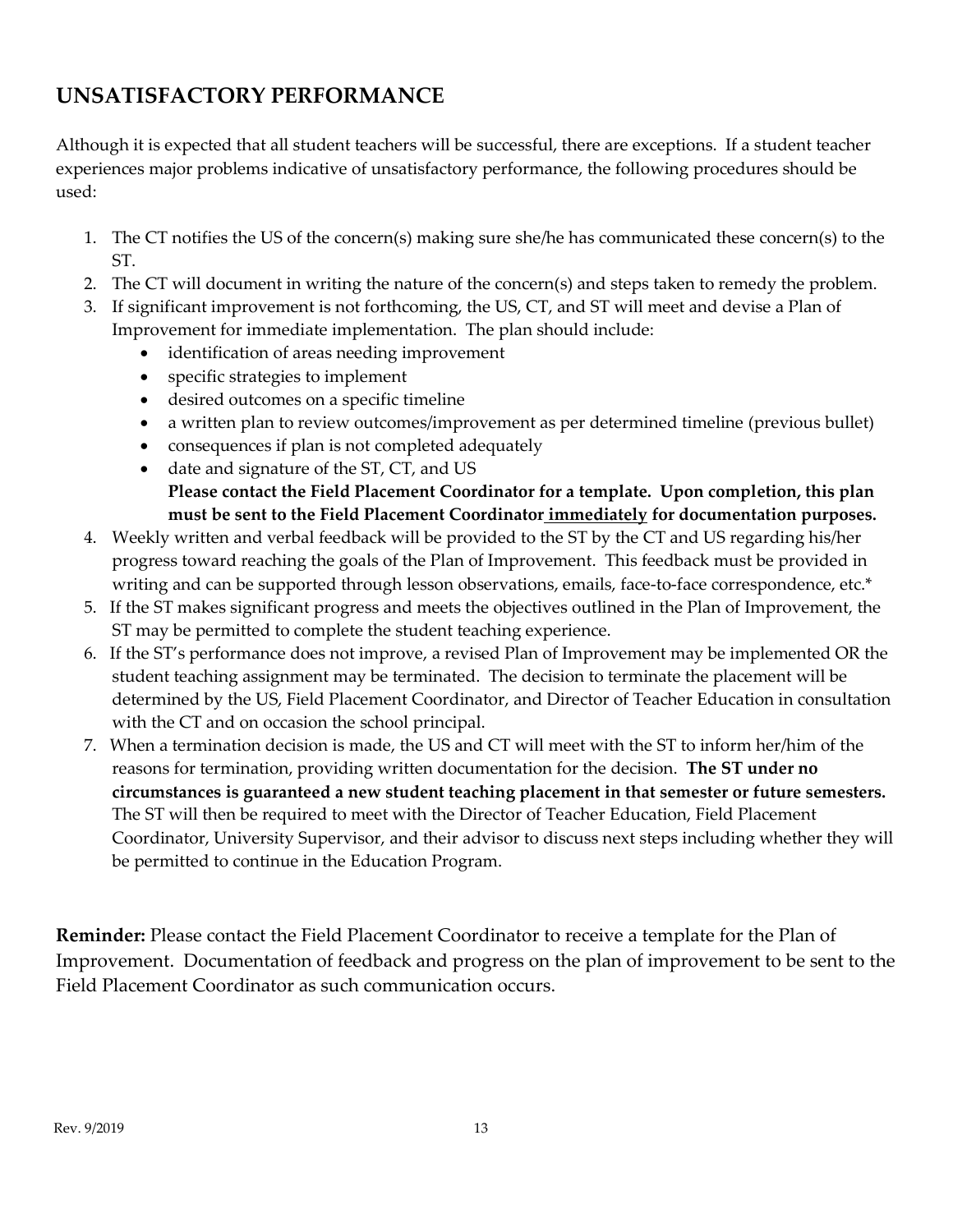# **ADDITIONAL SUPPORT**

### Student Teacher (ST):

If you need additional support with lesson plans, goals, assessment, etc. please speak with your MT first. If you still need additional support, please contact your US. If you are not receiving the support you feel you need, please contact the Field Placement Coordinator, Lori Wall, outlining what support you are seeking and what help you have already sought from your MT and US.

### Mentor Teacher (MT):

If you need additional support in order to better prepare or evaluate your student teacher, please contact the US. If you are not receiving the support you feel you need, please contact the Field Placement Coordinator, Lori Wall, outlining what support you are seeking and what help you have already sought and been provided from the US.

#### University Supervisor (US):

If you need additional support in order to provide guidance to your ST and/or MT or support in evaluating your ST, please contact the Field Placement Coordinator, Lori Wall, outlining what support you are seeking and what measures you have already tried.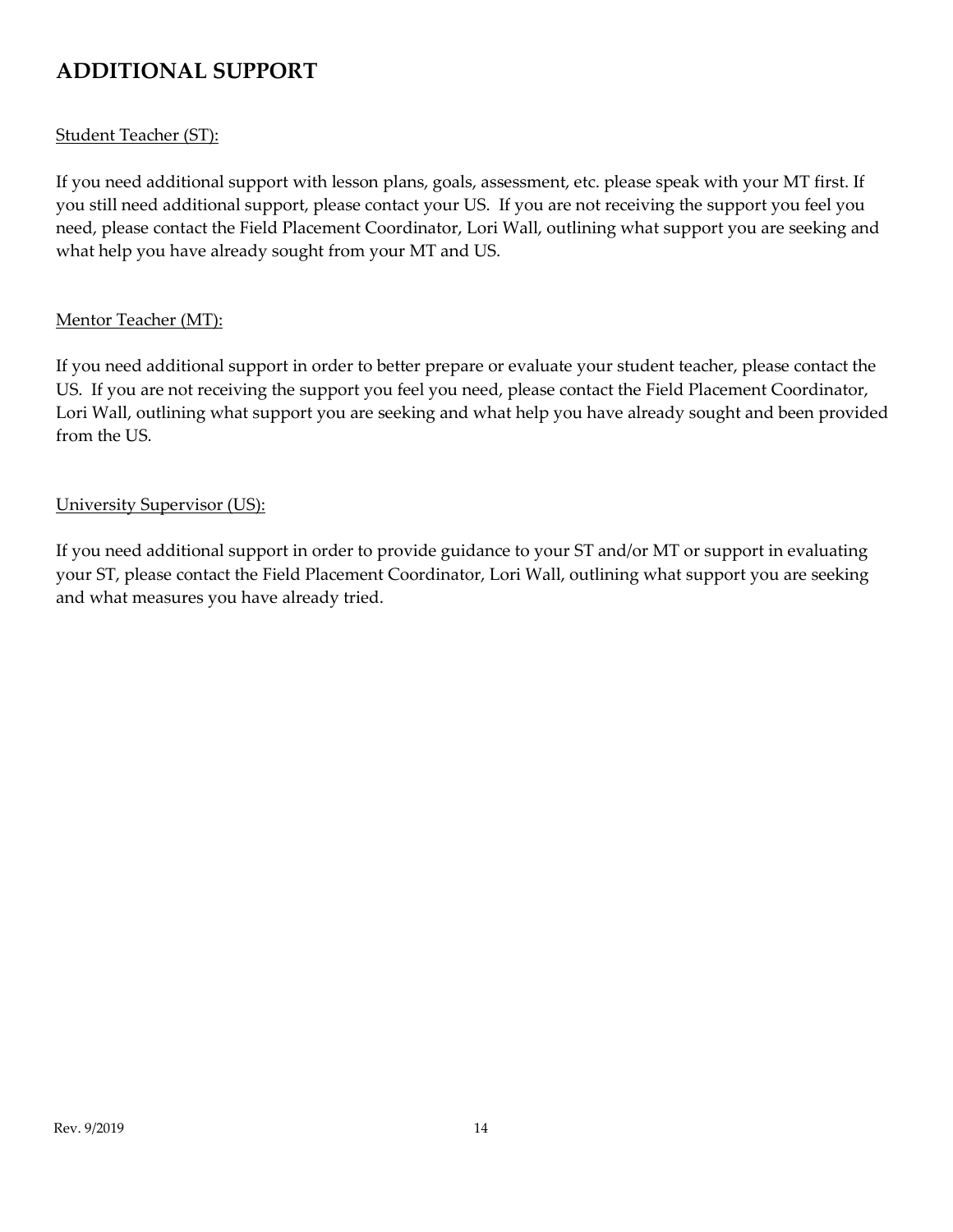

# **Field Experience Forms**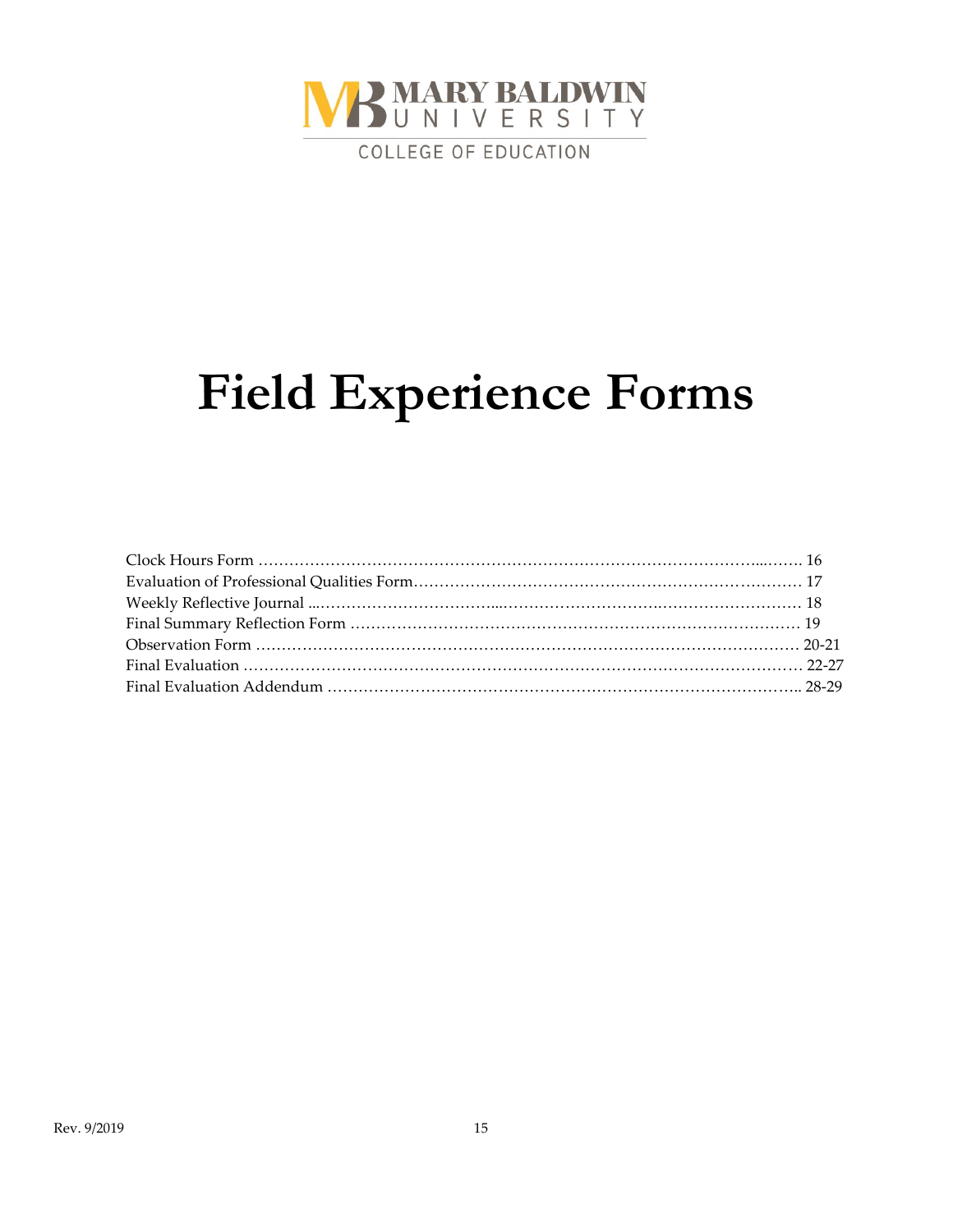

## **ED 615 FIELD EXPERIENCE CLOCK HOURS FORM**

Due Date: A legible copy must be submitted to your University Supervisor no later than the date outlined in your placement email. *Please do not use abbreviations for the school/division.* 

Name of Student**:** \_\_\_\_\_\_\_\_\_\_\_\_\_\_\_\_\_\_\_\_\_\_\_\_\_\_\_\_\_\_\_\_\_\_\_\_\_\_\_ Mentor Teacher:\_\_\_\_\_\_\_\_\_\_\_\_\_\_\_\_\_\_\_\_\_\_\_\_\_\_\_\_\_\_\_\_\_\_\_\_\_\_\_\_\_\_

Placement: \_\_\_\_\_\_\_\_\_\_\_\_\_\_\_\_\_\_\_\_\_\_\_\_\_\_\_\_\_\_\_\_\_\_ \_\_\_\_\_\_\_\_\_\_\_\_\_\_\_\_\_\_\_\_\_\_\_\_\_\_\_\_\_\_\_\_\_\_\_\_\_ \_\_\_\_\_\_\_\_\_\_\_\_\_\_\_\_\_\_\_\_\_\_\_\_\_\_\_

School Division School School Grade/Subject

Fall/Spring of year \_\_\_\_\_\_\_\_\_\_\_\_\_

|      | Observation | Preparing        | <b>Active Role</b>                                                 | <b>Notes</b> | Total |
|------|-------------|------------------|--------------------------------------------------------------------|--------------|-------|
| Date |             | <b>Materials</b> | (teaching, co-teaching.)                                           |              | Hours |
|      |             |                  | Write the number of hours/minutes you participated in each type of |              |       |
|      |             | activity         |                                                                    |              |       |
|      |             |                  |                                                                    |              |       |
|      |             |                  |                                                                    |              |       |
|      |             |                  |                                                                    |              |       |
|      |             |                  |                                                                    |              |       |
|      |             |                  |                                                                    |              |       |
|      |             |                  |                                                                    |              |       |
|      |             |                  |                                                                    |              |       |
|      |             |                  |                                                                    |              |       |
|      |             |                  |                                                                    |              |       |
|      |             |                  |                                                                    |              |       |
|      |             |                  |                                                                    |              |       |
|      |             |                  |                                                                    |              |       |
|      |             |                  |                                                                    |              |       |

**Total Number of Hours Teaching/Co-teaching (must be at least 45): \_\_\_\_\_\_\_\_\_\_\_\_\_\_\_\_\_**

**Total Number of Hours Student Completed \_\_\_\_\_\_\_\_\_\_\_\_\_\_\_\_**

\_\_\_\_\_\_\_\_\_\_\_\_\_\_\_\_\_\_\_\_\_\_\_\_\_\_\_\_\_\_\_\_\_\_\_\_\_\_\_\_\_\_\_\_\_\_\_\_\_\_\_\_\_\_ \_\_\_\_\_\_\_\_\_\_\_\_\_\_\_\_\_\_\_\_\_\_\_\_\_\_\_\_\_\_\_\_\_\_\_\_\_

Mentor Teacher's Signature Date

**Please submit a legible copy of this form to your University Supervisor at the completion of your placement.**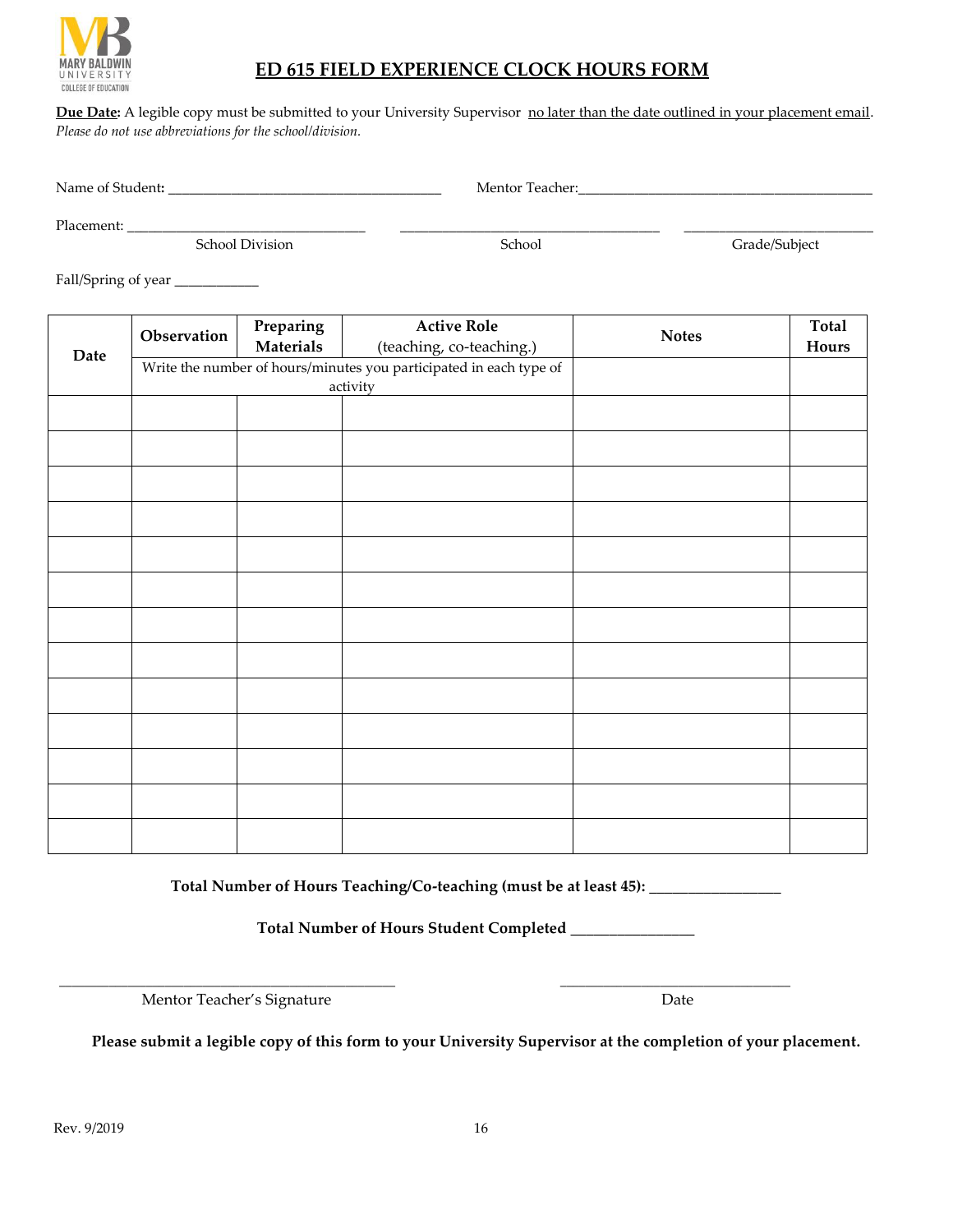

#### **EVALUATION OF PROFESSIONAL QUALITIES AND DISPOSITIONAL TRAITS**

**Directions:** *Mentor Teacher:* Please return the completed evaluation to the student at the conclusion of the practicum experience. Thank you for hosting our student!

**Due Date:** The MBU student must submit this to their course instructor (undergrad and ED 525/643/649) and the Field Placement Coordinator (all students) no later than the date outlined in the placement email. Email of a scanned document is preferred. *Please do not use abbreviations for the school/division.* 

|  |  | Program: Residential MBU Online PBTL BA/MAT MAT MEd MEd MS                |  |  |  |  |
|--|--|---------------------------------------------------------------------------|--|--|--|--|
|  |  | <b>Undergrad:</b> ED 110 ED 111 ED 300 ED 310 ED 315 ED 324 ED 345 ED 363 |  |  |  |  |
|  |  | Graduate: ED 510 ED 511 ED 512 ED 513 ED 514 ED 525 ED 643 ED 649         |  |  |  |  |

#### **Please use the following scale to evaluate the MBU practicum student:**

| 4 = yes, consistently |                                                                            |   | 2= yes, but infrequently<br>$1 = no$ , s/he does not<br>3= yes, most of the time                                        |  |  |
|-----------------------|----------------------------------------------------------------------------|---|-------------------------------------------------------------------------------------------------------------------------|--|--|
| 2                     |                                                                            | 4 |                                                                                                                         |  |  |
|                       |                                                                            |   | The individual values the role that educators, family, and the community play in learning and growth.                   |  |  |
|                       |                                                                            |   | The individual displays persistence and encourages persistence in others.                                               |  |  |
|                       |                                                                            |   | The individual values and respects difference in human diversity.                                                       |  |  |
|                       |                                                                            |   | The individual models respectful and professional communication skills (orally and in writing).                         |  |  |
|                       |                                                                            |   | The individual is a thoughtful and responsive listener.                                                                 |  |  |
|                       | The individual demonstrates the ability to be a collaborative team member. |   |                                                                                                                         |  |  |
|                       |                                                                            |   | The individual demonstrates the ability to be flexible in changing circumstances.                                       |  |  |
|                       |                                                                            |   | The individual takes responsibility by reflecting on his or her performance.                                            |  |  |
|                       |                                                                            |   | The individual demonstrates the ability and enthusiasm to be a life-long learner.                                       |  |  |
|                       |                                                                            |   | The individual demonstrates integrity and honesty.                                                                      |  |  |
|                       |                                                                            |   | The individual demonstrates a positive attitude toward learning and professional growth.                                |  |  |
|                       |                                                                            |   | The individual demonstrates responsibility and initiative in his or her work.                                           |  |  |
|                       |                                                                            |   | The individual is dependable and punctual.                                                                              |  |  |
|                       |                                                                            |   | The individual demonstrates stability and equilibrium likely to be conducive to success in the<br>education profession. |  |  |

#### **Additional Comments:**

Mentor Teacher's Signature **Date** Date Date

**Please submit a copy of this form to your instructor and to the Field Placement Coordinator:** Lori Wall[, lwall@marybaldwin.edu,](mailto:lwall@marybaldwin.edu) Field Placement Coordinator, College of Education, Mary Baldwin University, PO Box 1500, Staunton, VA 24402.

\_\_\_\_\_\_\_\_\_\_\_\_\_\_\_\_\_\_\_\_\_\_\_\_\_\_\_\_\_\_\_\_\_\_\_\_\_\_\_\_\_ \_\_\_\_\_\_\_\_\_\_\_\_\_\_\_\_\_\_\_\_\_\_\_\_\_\_\_\_\_

\_\_\_\_\_\_\_\_\_\_\_\_\_\_\_\_\_\_\_\_\_\_\_\_\_\_\_\_\_\_\_\_\_\_\_\_\_\_\_\_\_\_\_\_\_\_\_\_\_\_\_\_\_\_\_\_\_\_\_\_\_\_\_\_\_\_\_\_\_\_\_\_\_\_\_\_\_\_\_\_\_\_\_\_\_\_\_\_\_\_\_\_\_\_\_\_\_\_\_\_\_\_\_\_ \_\_\_\_\_\_\_\_\_\_\_\_\_\_\_\_\_\_\_\_\_\_\_\_\_\_\_\_\_\_\_\_\_\_\_\_\_\_\_\_\_\_\_\_\_\_\_\_\_\_\_\_\_\_\_\_\_\_\_\_\_\_\_\_\_\_\_\_\_\_\_\_\_\_\_\_\_\_\_\_\_\_\_\_\_\_\_\_\_\_\_\_\_\_\_\_\_\_\_\_\_\_\_\_ \_\_\_\_\_\_\_\_\_\_\_\_\_\_\_\_\_\_\_\_\_\_\_\_\_\_\_\_\_\_\_\_\_\_\_\_\_\_\_\_\_\_\_\_\_\_\_\_\_\_\_\_\_\_\_\_\_\_\_\_\_\_\_\_\_\_\_\_\_\_\_\_\_\_\_\_\_\_\_\_\_\_\_\_\_\_\_\_\_\_\_\_\_\_\_\_\_\_\_\_\_\_\_\_

Students who receive a 1 or 2 in more than one area may be reviewed to determine any conditions for continuation in the program. This review may include a file review, discussion with the academic advisor, discussion with host teachers, discussion with faculty, etc. Depending on the severity of the concerns, number of the concerns, and patterns of concerns, students scoring 1's and 2's risk one or more of the following: warnings, required meeting with advisor, probation, suspension, or dismissal from the teacher education program. As an accredited teacher education program, we are obligated to ensure that all teacher education candidates exhibit the professional qualities expected of novice educators. If students do not exhibit these qualities, and do not rectify them, we are ethically bound to suspend to remove them from the licensure program.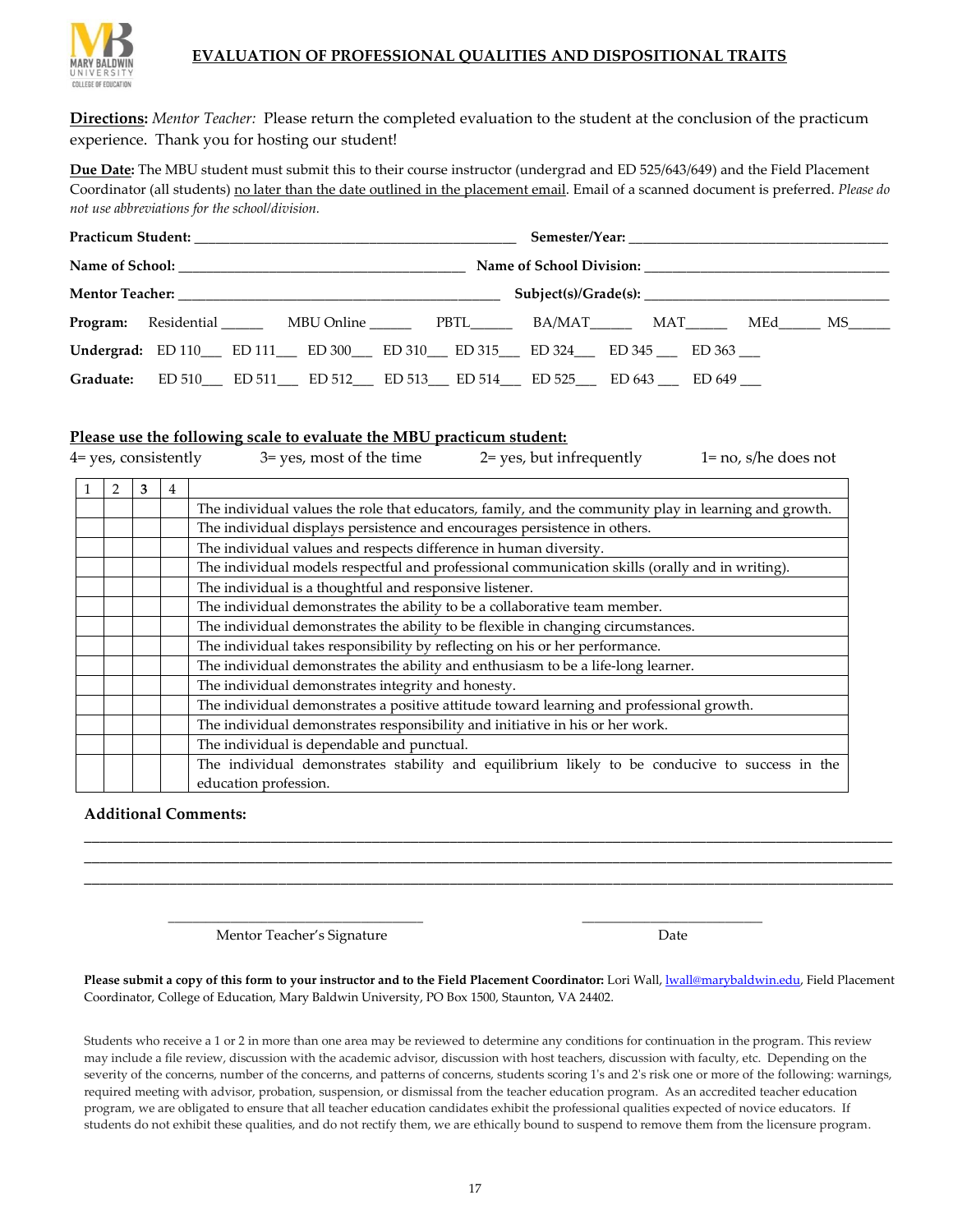

# **ED 615 Practicum Weekly Reflective Journal**

|    | Placement: School Division School Privision                                                                                                                                                                                                                                                  | School | Grade/Subject |
|----|----------------------------------------------------------------------------------------------------------------------------------------------------------------------------------------------------------------------------------------------------------------------------------------------|--------|---------------|
|    |                                                                                                                                                                                                                                                                                              |        |               |
|    | Fall/Spring of year _______<br>Directions: Graduate student completes item 1; Mentor teacher completes items 2 and 3. Please submit a copy to the<br>Field Placement Coordinator at the end of your placement.<br>* All comments should be read by both individuals before forms are signed. |        |               |
| 1. | Briefly describe your involvement in significant classroom learning activities:                                                                                                                                                                                                              |        |               |
|    | a. Planning:                                                                                                                                                                                                                                                                                 |        |               |
|    | b. Teaching Strategies:                                                                                                                                                                                                                                                                      |        |               |
| C. | Assessing:                                                                                                                                                                                                                                                                                   |        |               |
| d. | Classroom Management:                                                                                                                                                                                                                                                                        |        |               |
| 2. | Mentor Teacher's evaluation of student's work for the past week:                                                                                                                                                                                                                             |        |               |

**3. Specific recommendations of mentor teacher for graduate student for upcoming week:**

**\_\_\_\_\_\_\_\_\_\_\_\_\_\_\_\_\_\_\_\_\_\_\_\_\_\_\_\_\_\_\_\_\_\_\_\_\_\_\_\_\_ \_\_\_\_\_\_\_\_\_\_\_\_\_\_\_\_\_\_\_\_\_\_\_\_\_\_\_\_\_\_\_\_\_\_\_\_\_\_**

 **Signature of Graduate Student /Date Signature of Mentor Teacher/Date**

**Please submit a copy of this form with your final summary reflection attached to your University Supervisor at the completion of your placement**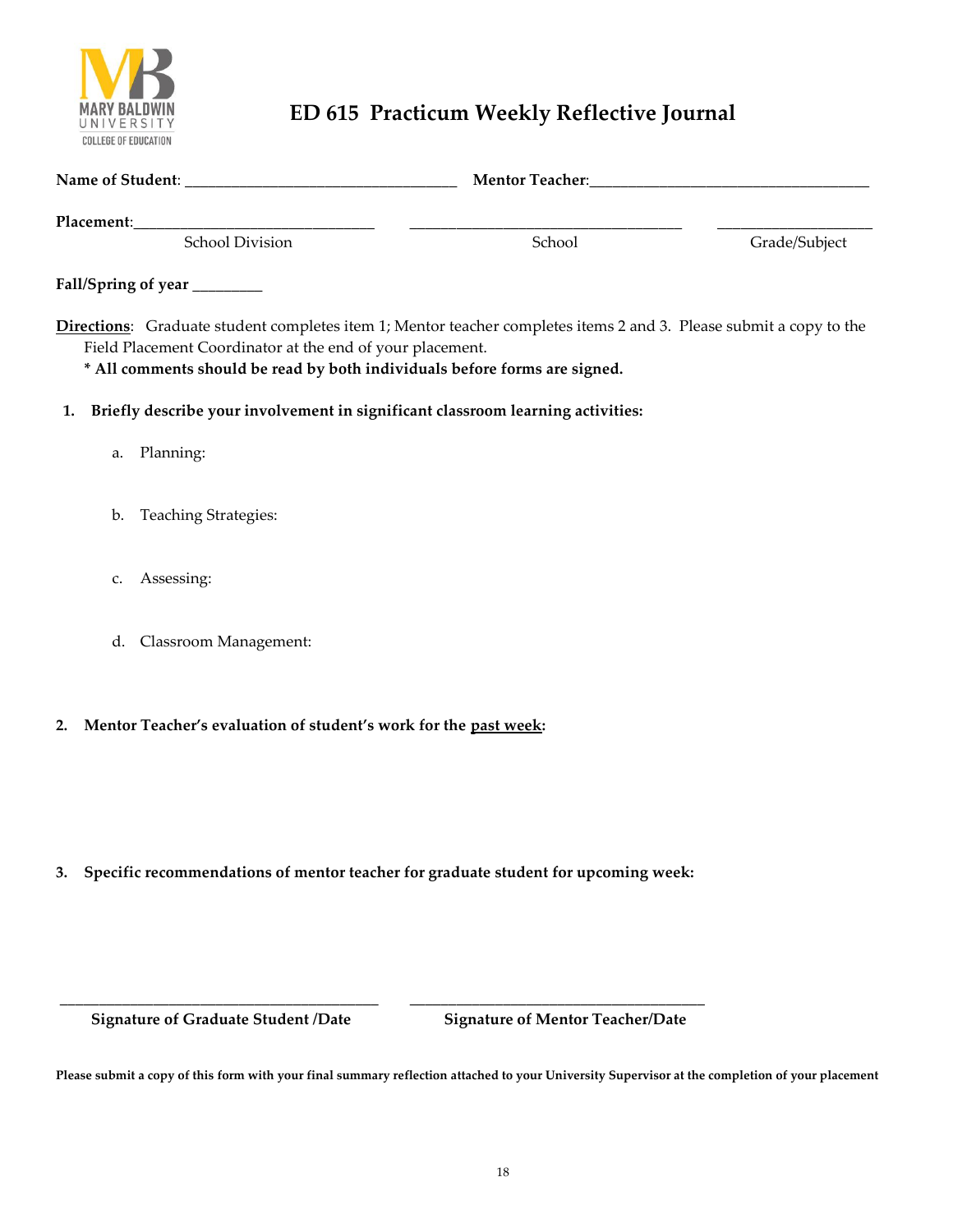

# **ED 615 Final Summary Reflection Form**

| Name of Student:                     | <b>Mentor Teacher:</b> |               |
|--------------------------------------|------------------------|---------------|
| Placement:<br><b>School Division</b> | School                 | Grade/Subject |

**Fall/Spring of year** \_\_\_\_\_\_\_\_\_

**Directions:** Please write a **one-page reflection** addressing the following five items, summarizing your experience throughout the duration of your placement. **This is due after completing the 45 hours of direct instruction.**

- Planning
- Teaching Strategies
- **Assessing**
- Classroom Management
- How did your GTE coursework assist you in teaching the students?

| Signature of Graduate Student | Date: |
|-------------------------------|-------|
|                               |       |
|                               |       |
| Signature of Mentor/Principal | Date: |

**Please submit a copy of this form with your final summary reflection attached to your University Supervisor at the completion of your placement**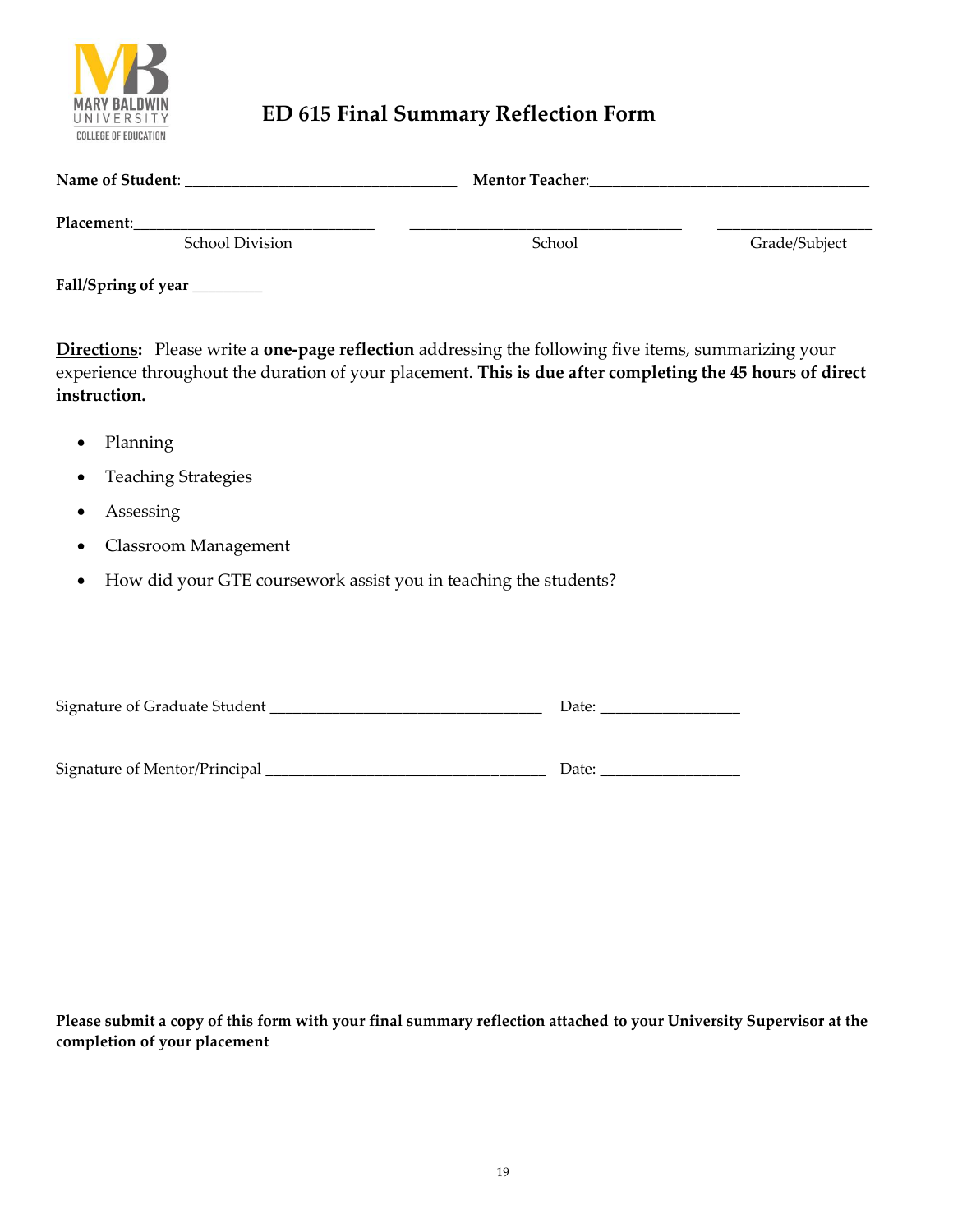

#### *Formative Observation of Student Teaching PROFILE OF STUDENT TEACHING PERFORMANCE*

| $\sim$                    | _____________________________<br>____ | ____<br>____<br>____ |
|---------------------------|---------------------------------------|----------------------|
| ∽<br>÷<br>___<br>________ | .<br>___<br>___                       |                      |

Topics/Content/Strategies: \_

*This form cannot be shared with anyone outside of the university without the written consent of the student teacher.*

Check the box to the left if the standard is observed.

| ✔ | A. Professional Knowledge   The student teacher                                                                                            | <b>Observation Focus:</b>      |
|---|--------------------------------------------------------------------------------------------------------------------------------------------|--------------------------------|
|   | A1. Demonstrates an understanding of appropriate content<br>standards (sol/professional standards).                                        |                                |
|   | A2. Demonstrates essential knowledge and skills of subject area.                                                                           |                                |
|   | A3. Demonstrates the link between the content and students' past<br>and future learning experiences as well as related subject areas.      |                                |
| ✓ | B. Assessment of and for Student Learning   The student teacher                                                                            |                                |
|   | B1. Sets acceptable, measurable, and appropriate learning outcomes<br>and achievement goals for student learning.                          | <b>Observation Data/Notes:</b> |
|   | B2. Plans formal and informal assessment of learning outcomes.                                                                             |                                |
|   | B3. Checks for understanding using a variety of assessment<br>techniques to enhance student learning.                                      |                                |
|   | B4. Uses formal and informal assessment evidence to identify<br>strategies to improve instruction.                                         |                                |
| ✔ | C. Instructional Planning   The student teacher                                                                                            |                                |
|   | C1. Is familiar with and uses relevant aspects of students'<br>background, knowledge, experience, and skills.                              |                                |
|   | C2. Plans differentiated instruction to address the unique<br>characteristics of individual students (e.g. TAS/GT, ESL, special<br>needs). |                                |
|   | C3. Plans appropriate instructional strategies to meet the learning<br>outcomes.                                                           |                                |
|   | C4. Integrates instructional technology in planning.                                                                                       |                                |
|   | C5. Integrates key content elements in planning.                                                                                           |                                |
|   | C6. Plans time realistically for pacing and transitions for content<br>mastery.                                                            |                                |
| ✔ | D. Learning Environment   The student teacher                                                                                              |                                |
|   | D1. Establishes a safe physical and psychological environment.                                                                             |                                |
|   | D2. Establishes a climate of trust and teamwork.                                                                                           |                                |
|   | D3. Maintains consistent standards for positive classroom behavior.                                                                        |                                |
|   | D4. Demonstrates respect for and responsiveness to the cultural<br>backgrounds and differing perspectives of learners.                     |                                |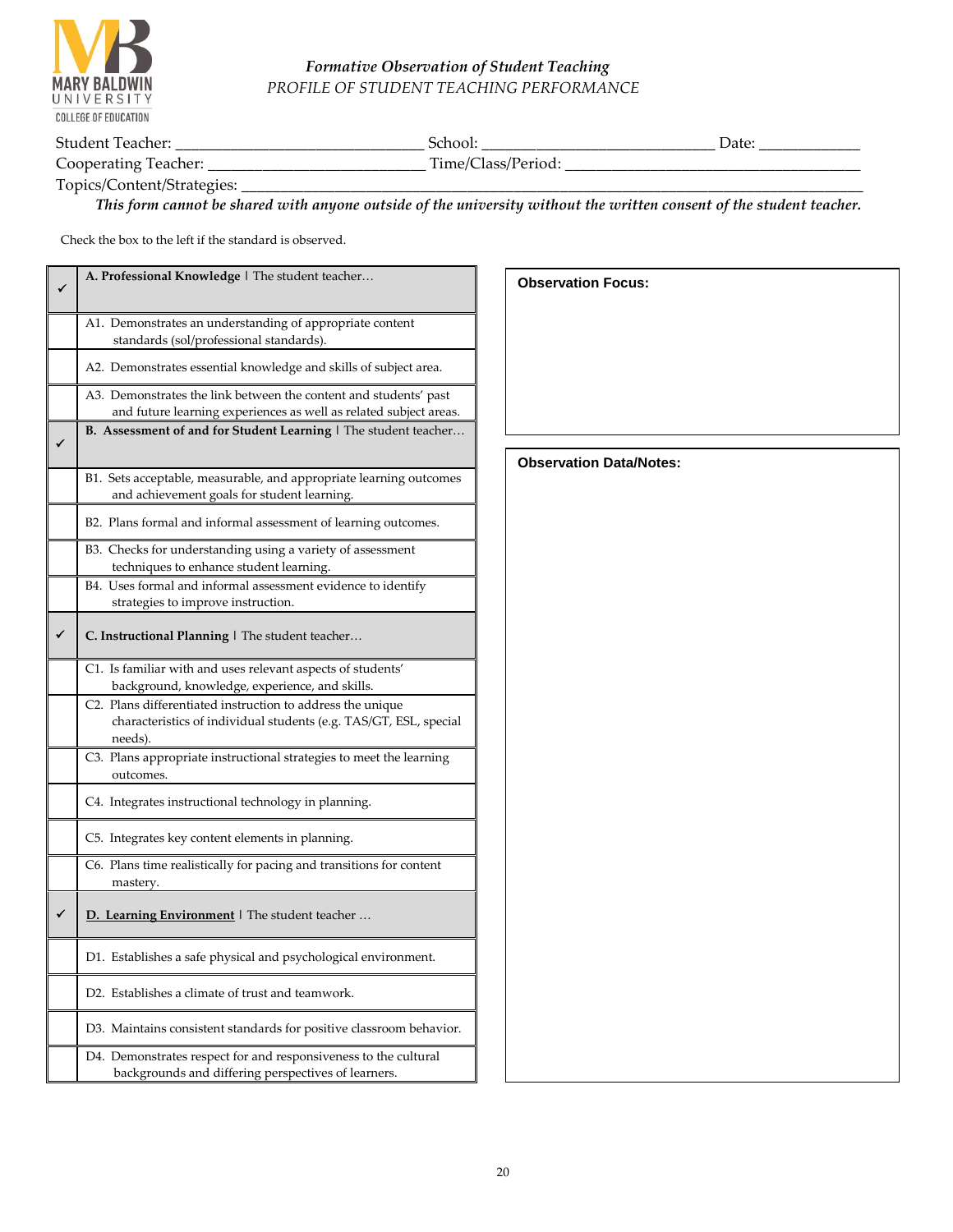| E. Instructional Delivery   The student teacher                                                                                                                                             |
|---------------------------------------------------------------------------------------------------------------------------------------------------------------------------------------------|
| E1. Presents procedures and outcomes clearly to students and<br>checks for student understanding.                                                                                           |
| E2. Presents content accurately and effectively.                                                                                                                                            |
| E3. Engages and maintains students in active learning.                                                                                                                                      |
| E4. Engages learners in a range of learning experiences using<br>technology.                                                                                                                |
| E5. Facilitates students' use of higher level thinking skills in<br>instruction.                                                                                                            |
| E6. Differentiates instruction and provides appropriate<br>accommodations to meet the needs of diverse learners.                                                                            |
| E7. Uses instructional and transition time for content mastery.                                                                                                                             |
| F. Reflection For Student Academic Progress   The student teacher                                                                                                                           |
| F1. Provides specific evidence to document student learning.                                                                                                                                |
| F2. Takes responsibility for student learning by using ongoing<br>analysis and reflection.                                                                                                  |
| F3. Seeks and uses information from professional sources (e.g.<br>cooperating teacher, colleagues, and/or research) to improve<br>instruction.                                              |
| G. Professionalism   The student teacher                                                                                                                                                    |
| G1. Demonstrates the expectations of the profession including codes<br>of ethics, professional standards of practice and relevant law<br>and policy.                                        |
| G2. Takes initiative to grow and develop through interactions that<br>enhance practice and support student learning.                                                                        |
| G3. Collaborates and communicates effectively through oral and<br>written language.                                                                                                         |
| G4. Builds relationships and collaborates with families,<br>communities, colleagues, and other professionals to promote<br>learner growth and development.                                  |
| G5. Accesses resources to deepen an understanding of cultural,<br>ethnic, gender and learning differences to build stronger<br>relationships and create more relevant learning experiences. |

**Areas of Strength:**

**Areas for Growth/Goals:** 

Student Teacher Date Date University Supervisor or Cooperating Teacher Date

 **Observation Data/Notes:**

**\_\_\_\_\_\_\_\_\_\_\_\_\_\_\_\_\_\_\_\_\_\_\_\_\_\_\_\_\_\_\_\_\_\_\_\_\_\_\_\_\_\_\_\_\_\_ \_\_\_\_\_\_\_\_\_ \_\_\_\_\_\_\_\_\_\_\_\_\_\_\_\_\_\_\_\_\_\_\_\_\_\_\_\_\_\_\_\_\_\_\_\_\_\_\_\_\_\_\_ \_\_\_\_\_\_\_\_\_**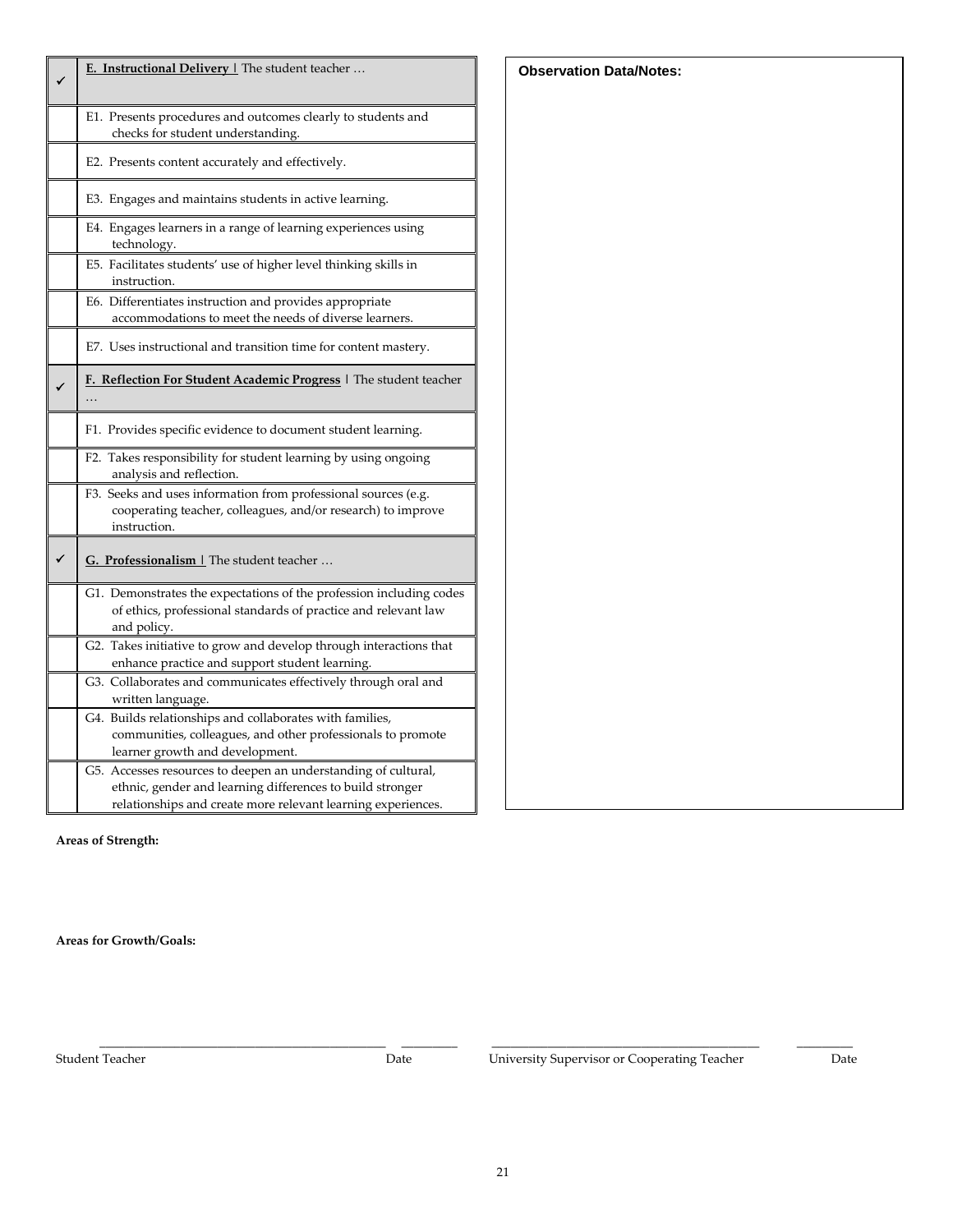

## Assessment of Student Teaching PROFILE OF STUDENT TEACHING PERFORMANCE

| Student Teacher:                                                               |            |                                       | Cooperating Teacher: ______ |                            |     |  |
|--------------------------------------------------------------------------------|------------|---------------------------------------|-----------------------------|----------------------------|-----|--|
| Subject:                                                                       | Grade:     | School:                               |                             |                            |     |  |
| Date:                                                                          |            | Please check one: Mid-term Evaluation |                             | <b>OR</b> Final Evaluation |     |  |
| Please check one: Cooperating Teacher _____<br><b>OR</b> University Supervisor |            |                                       |                             |                            |     |  |
| Program: Residential ____                                                      | MBU Online | PBTL.                                 | BA/MAT                      | MAT                        | MEd |  |

The cooperating teacher and university supervisor will each complete this form on or about the midpoint and the final week of student teaching, provide copies for each other, and *give the originals to the student teacher for his/her teacher portfolio*. Each indicator must have a rating.

*This form cannot be shared with anyone outside of the university without the written consent of the student teacher.*

#### **A. PROFESSIONAL KNOWLEDGE The student teacher…**

|           | DN= Does Not Meet Expectations, DE=Developing Towards Expectations, ME=Meets Expectations (TARGET), EE=Exceeds Expectations |                                                                                                                                                 |  |
|-----------|-----------------------------------------------------------------------------------------------------------------------------|-------------------------------------------------------------------------------------------------------------------------------------------------|--|
|           |                                                                                                                             | A1. DEMONSTRATES AN UNDERSTANDING OF APPROPRIATE CONTENT STANDARDS (SOL/PROFESSIONAL<br>STANDARDS). InTASC 4n                                   |  |
| DN        |                                                                                                                             | inaccurately and inconsistently references the appropriate content standards.                                                                   |  |
| DE        |                                                                                                                             | references appropriate content standards in daily plans;                                                                                        |  |
| ME        |                                                                                                                             | AND explicitly references and clearly aligns appropriate content standards with planned activities and assessments;                             |  |
| EE        |                                                                                                                             | AND clearly demonstrates and explains the appropriate sequencing of the content standards.                                                      |  |
|           |                                                                                                                             | A2. DEMONSTRATES ESSENTIAL KNOWLEDGE AND SKILLS OF SUBJECT AREA. InTASC 4                                                                       |  |
| <b>DN</b> |                                                                                                                             | inaccurately presents key subject matter ideas and skills.                                                                                      |  |
| DE        |                                                                                                                             | demonstrates accurate knowledge and skills of subject area;                                                                                     |  |
| ME        |                                                                                                                             | ANDuses representation and/or an explanation that captures key subject matter ideas and skills;                                                 |  |
| EE        |                                                                                                                             | ANDuses <b>multiple</b> representations and explanations that capture key subject matter ideas and skills.                                      |  |
|           |                                                                                                                             | A3. DEMONSTRATES THE LINK BETWEEN THE CONTENT AND STUDENTS' PAST AND FUTURE LEARNING EXPERIENCES<br>AS WELL AS RELATED SUBJECT AREAS. InTASC 4d |  |
| <b>DN</b> |                                                                                                                             | references content to NEITHER the students' past and future learning experiences NOR related subject areas.                                     |  |
| DE        |                                                                                                                             | references content to EITHER the students' past and future learning experiences OR related subject areas.                                       |  |
| ME        |                                                                                                                             | references content to BOTH the students' past and future learning experiences AND related subject areas;                                        |  |
| EE        |                                                                                                                             | AND references content to real world experiences and applications.                                                                              |  |

**Comments:** 

#### **B. ASSESSMENT OF AND FOR STUDENT LEARNING The student teacher …**

**DN= Does Not Meet Expectations, DE=Developing Towards Expectations, ME=Meets Expectations (TARGET), EE=Exceeds Expectations**

|    |  | B1. SETS ACCEPTABLE, MEASURABLE, AND APPROPRIATE LEARNING OUTCOMES AND ACHIEVEMENT GOALS FOR<br><b>STUDENT LEARNING. InTASC 6</b> |
|----|--|-----------------------------------------------------------------------------------------------------------------------------------|
| DN |  | sets unacceptable, immeasurable, or inappropriate learning outcomes and achievement goals for student learning.                   |
| DE |  | sets acceptable and appropriate learning outcomes and achievement goals for student learning;                                     |
| ME |  | ANDsets measurable learning outcomes and achievement goals for student learning AND states these clearly on the lesson plan;      |
| EE |  | ANDmatches learning outcomes and achievement goals to classroom assessments.                                                      |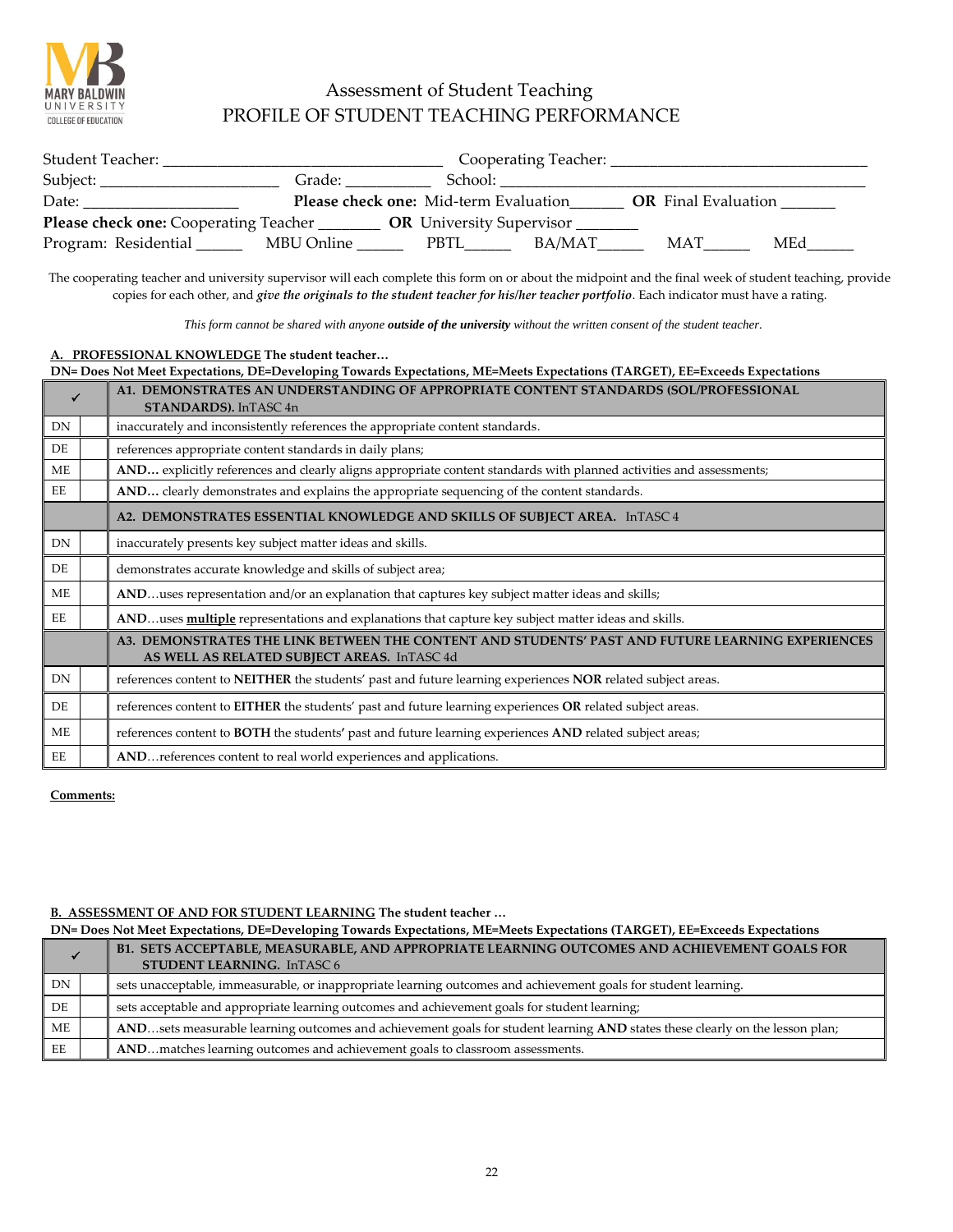|                | B2. PLANS FORMAL AND INFORMAL ASSESSMENT OF LEARNING OUTCOMES. InTASC 6a                                                                                                                  |
|----------------|-------------------------------------------------------------------------------------------------------------------------------------------------------------------------------------------|
| <b>DN</b>      | plans inappropriate formal and informal assessments that are not linked to learning outcomes.                                                                                             |
| D <sub>E</sub> | plans appropriate formal and informal assessments that are linked to learning outcomes;                                                                                                   |
| <b>ME</b>      | ANDcan articulate ways formal and informal assessments should impact future learning activities;                                                                                          |
| EE             | ANDhas strategies to provide students with effective, descriptive feedback to guide their progress.                                                                                       |
|                | B3. CHECKS FOR UNDERSTANDING USING A VARIETY OF ASSESSMENT TECHNIQUES TO ENHANCE STUDENT<br>LEARNING. InTASC 6e, 6g                                                                       |
| DN             | makes few or no attempts to determine student comprehension AND gives students little or no feedback.                                                                                     |
| D <sub>E</sub> | monitors student comprehension of content AND provides students with limited feedback.                                                                                                    |
| <b>ME</b>      | uses a variety of assessment techniques to monitor comprehension of the content AND provides students with timely meaningful<br>feedback;                                                 |
| EE             | ANDanalyzes individual and group comprehension of the content, AND gives all students substantive and specific feedback, AND<br>makes appropriate instructional adjustments as necessary. |
|                | <b>B4. USES FORMAL AND INFORMAL ASSESSMENT EVIDENCE TO IDENTIFY STRATEGIES TO IMPROVE INSTRUCTION.</b><br>InTASC 6i                                                                       |
| DN             | uses formal or informal assessments.                                                                                                                                                      |
| DE.            | uses formal and informal assessments;                                                                                                                                                     |
| ME             | ANDuses assessment evidence to identify strategies to improve instruction;                                                                                                                |
| EE             | ANDuses assessment evidence to inform, guide and adjust individual students' learning by identifying strategies to differentiate<br>instruction.                                          |

#### **C. INSTRUCTIONAL PLANNING The student teacher…**

#### **DN= Does Not Meet Expectations, DE=Developing Towards Expectations, ME=Meets Expectations (TARGET), EE=Exceeds Expectations**

|           |  | C1. IS FAMILIAR WITH AND USES RELEVANT ASPECTS OF STUDENTS' BACKGROUND, KNOWLEDGE, EXPERIENCE, AND<br>SKILLS. InTASC 2c, 7j, 7n                                                                                                  |
|-----------|--|----------------------------------------------------------------------------------------------------------------------------------------------------------------------------------------------------------------------------------|
| DN        |  | is unfamiliar with the background, experiences, and skill level of most students in the class.                                                                                                                                   |
| DE        |  | is familiar with the relevant aspects of the background, knowledge, experience, and skills of most students in the class;                                                                                                        |
| <b>ME</b> |  | ANDuses relevant aspects of students' background, knowledge, experience, and skills of most students in the class.                                                                                                               |
| EE        |  | demonstrates detailed understanding of the background, experience, and skill level of ALL students in the class AND plans using what<br>s/he knows about learners including developmental levels, prior learning, and interests. |
|           |  | C2. PLANS DIFFERENTIATED INSTRUCTION TO ADDRESS THE UNIQUE CHARACTERISTICS OF INDIVIDUAL STUDENTS<br>(E.G. TAG/GT, ESL, SPECIAL NEEDS). InTASC 1b, 2a, 7b                                                                        |
| DN        |  | plans undifferentiated instruction.                                                                                                                                                                                              |
| DE        |  | plans differentiated instruction to address the unique characteristics of some individuals in the class.                                                                                                                         |
| <b>ME</b> |  | effectively plans differentiated instruction to address the unique characteristics of most individuals in the class;                                                                                                             |
| EE        |  | ANDseeks resources from instructional specialists to refine plans to meet learner needs.                                                                                                                                         |
|           |  | C3. PLANS APPROPRIATE INSTRUCTIONAL STRATEGIES TO MEET THE LEARNING OUTCOMES. InTASC 7                                                                                                                                           |
| DN        |  | plans inappropriate methods and activities to meet the learning outcomes.                                                                                                                                                        |
| DE        |  | plans appropriate methods and activities to meet the learning outcomes;                                                                                                                                                          |
| <b>ME</b> |  | ANDplans varied methods and activities to meet the learning outcomes;                                                                                                                                                            |
| EE        |  | ANDuses data to plan appropriate, varied methods and activities to meet the learning outcomes.                                                                                                                                   |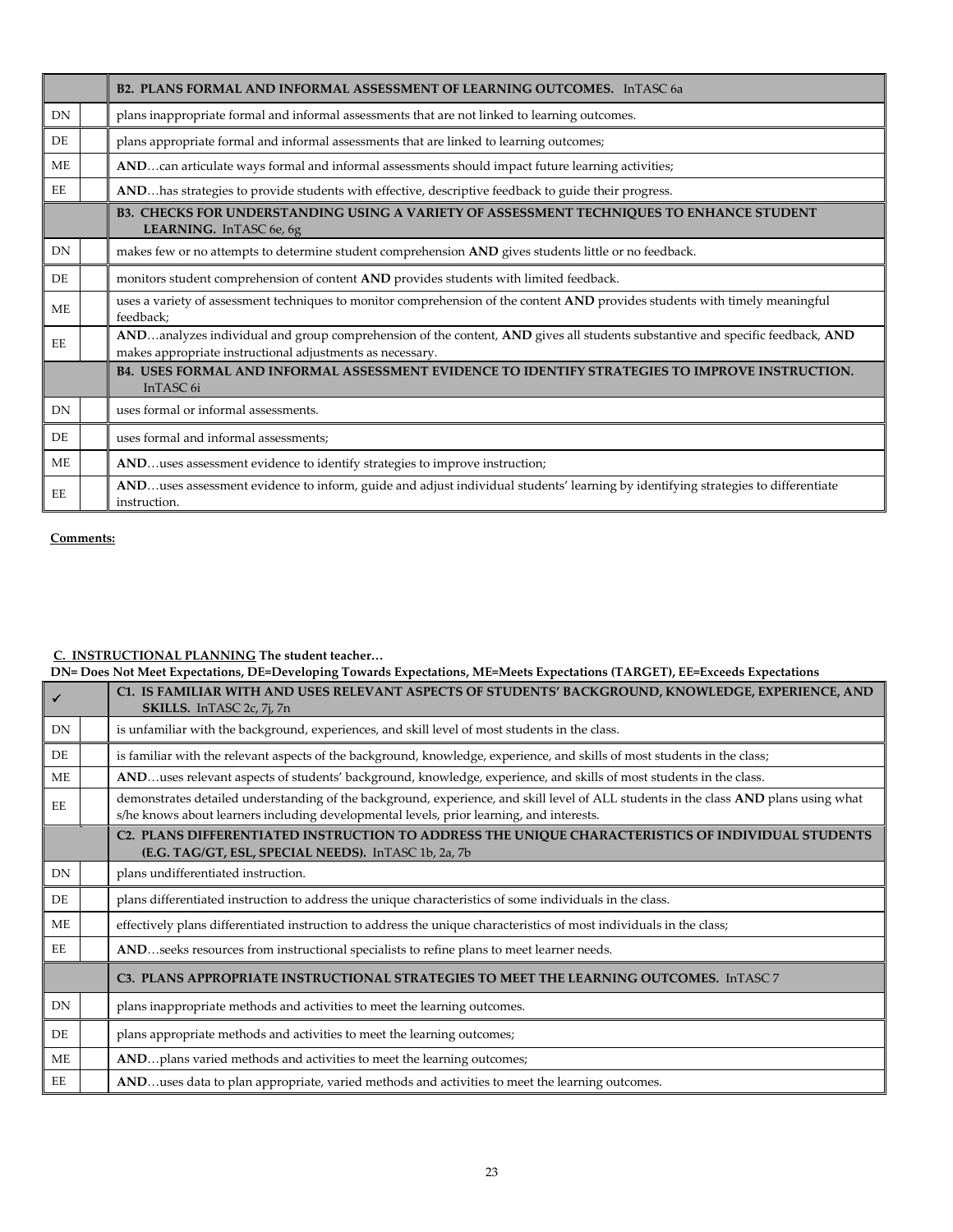|           | C4. INTEGRATES INSTRUCTIONAL TECHNOLOGY IN PLANNING. InTASC7k, 8r                                                                        |
|-----------|------------------------------------------------------------------------------------------------------------------------------------------|
| DN        | rarely integrates instructional technology in planning.                                                                                  |
| DE        | sometimes integrates instructional technology in planning;                                                                               |
| ME        | regularly integrates appropriate instructional technology in planning to meet learning outcomes;                                         |
| EE        | ANDintegrates a variety of instructional technology in planning, AND clearly identifies alternative plans in the event technology fails. |
|           | C5. INTEGRATES ESSENTIAL CONTENT IN PLANNING. InTASC 7g                                                                                  |
| <b>DN</b> | integrates only non-essential content in planning.                                                                                       |
| DE        | integrates essential content in some planning.                                                                                           |
| ME        | integrates essential content in all planning;                                                                                            |
| EE        | ANDplanning is expanded to elaborate on identified essential content to enhance student learning.                                        |
|           | C6. PLANS TIME REALISTICALLY FOR PACING AND TRANSITIONS FOR CONTENT MASTERY.                                                             |
| DN        | plans time unrealistically for pacing and transitions.                                                                                   |
| DE        | plans time realistically for pacing; however, transition time is not apparent.                                                           |
| <b>ME</b> | plans time realistically for pacing AND transitions.                                                                                     |
| EE        | plans include realistic pacing allowing for content mastery AND meaningful transitions that promote student learning.                    |

#### **D. LEARNING ENVIRONMENT The student teacher …**

**DN= Does Not Meet Expectations, DE=Developing Towards Expectations, ME=Meets Expectations (TARGET), EE=Exceeds Expectations**

| $\checkmark$   | D1. ESTABLISHES A SAFE PHYSICAL AND PSYCHOLOGICAL ENVIRONMENT. InTASC 3a, 3k                                                                                        |
|----------------|---------------------------------------------------------------------------------------------------------------------------------------------------------------------|
| DN.            | maintains an unsafe physical and psychological environment.                                                                                                         |
| DE             | attempts to maintain a safe physical and psychological environment.                                                                                                 |
| ME             | effectively creates a safe physical and psychological environment;                                                                                                  |
| EE             | AND explains the purpose for these choices to students.                                                                                                             |
|                | D2. ESTABLISHES A CLIMATE OF TRUST AND TEAMWORK. InTASC 3j, 3q                                                                                                      |
| <b>DN</b>      | ignores evidence that a climate of trust and teamwork is lacking.                                                                                                   |
| D <sub>E</sub> | attempts to create a climate of trust and teamwork by being fair and respectful.                                                                                    |
| ME             | purposefully creates a climate of trust and teamwork by being enthusiastic, fair, caring, and respectful to all students;                                           |
| EE             | ANDfosters regular student collaboration.                                                                                                                           |
|                | D3. MAINTAINS CONSISTENT STANDARDS FOR POSITIVE CLASSROOM BEHAVIOR. InTASC3c                                                                                        |
| DN             | ignores students' needs and behavior.                                                                                                                               |
| D <sub>E</sub> | attempts to maintain positive classroom behavior.                                                                                                                   |
| ME             | responds effectively and consistently to students' needs and behavior AND can explain why the model they are using for positive<br>classroom behavior is effective. |
| EE             | demonstrates the ability to change and adapt classroom management plans based on students' changing needs and behavior AND<br>explain why changes were made.        |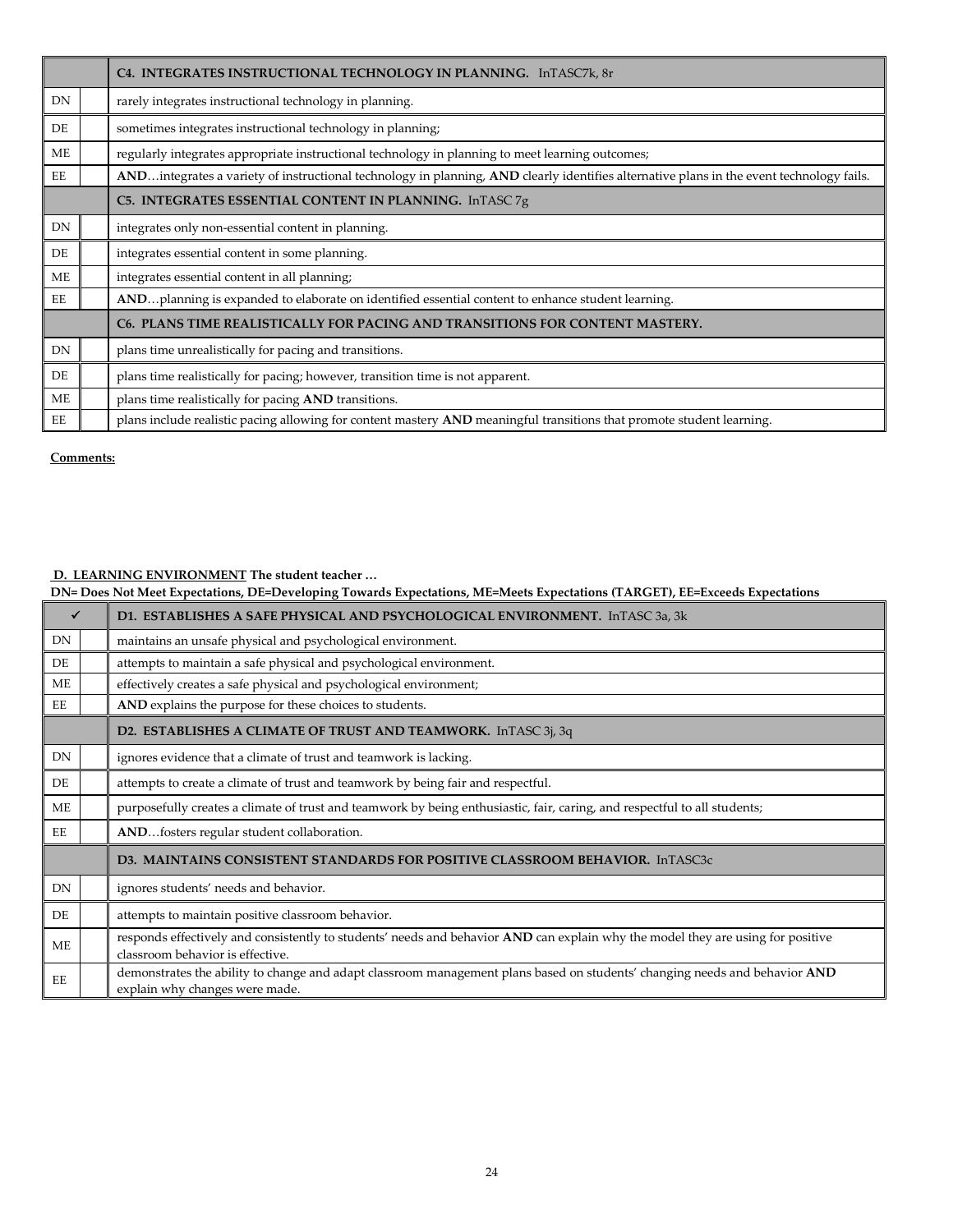|    |  | D4. DEMONSTRATES RESPECT FOR AND RESPONSIVENESS TO THE CULTURAL BACKGROUNDS AND DIFFERING<br>PERSPECTIVES OF LEARNERS. InTASC 3f, 3l |
|----|--|--------------------------------------------------------------------------------------------------------------------------------------|
| DN |  | Infrequently shows awareness of the different cultural backgrounds and differing perspectives of learners in the classroom.          |
| DE |  | can identify the different cultural backgrounds AND acknowledge different perspectives represented in the classroom;                 |
| ME |  | ANDrespects and responds to the varying cultural backgrounds and differing perspectives of learners in the classroom;                |
| EE |  | AND incorporates these differences into his/her teaching and use of content examples.                                                |

#### **E. INSTRUCTIONAL DELIVERY The student teacher …**

|              | DN= Does Not Meet Expectations, DE=Developing Towards Expectations, ME=Meets Expectations (TARGET), EE=Exceeds Expectations |                                                                                                                                                                                     |  |
|--------------|-----------------------------------------------------------------------------------------------------------------------------|-------------------------------------------------------------------------------------------------------------------------------------------------------------------------------------|--|
| $\checkmark$ |                                                                                                                             | E1. PRESENTS PROCEDURES AND OUTCOMES CLEARLY TO STUDENTS AND CHECKS FOR STUDENT UNDERSTANDING.<br>InTASC8i                                                                          |  |
| DN           |                                                                                                                             | presents unclear OR inaccurate information about the learning objectives or the procedures for instructional activities.                                                            |  |
| DE           |                                                                                                                             | provides students with clear, accurate information about the learning objectives and procedures for instructional activities;                                                       |  |
| МE           |                                                                                                                             | ANDensures that all students understand the learning objectives AND can carry out those procedures;                                                                                 |  |
| EЕ           |                                                                                                                             | ANDconsistently presents clear procedures and outcomes, AND effectively checks for student understanding.                                                                           |  |
|              |                                                                                                                             | E2. PRESENTS CONTENT ACCURATELY AND EFFECTIVELY. InTASC4                                                                                                                            |  |
| DN           |                                                                                                                             | uses ineffective strategies when presenting content to students.                                                                                                                    |  |
| DE           |                                                                                                                             | uses effective strategies to present content to students;                                                                                                                           |  |
| ME           |                                                                                                                             | ANDmakes content relevant to students' prior experiences;                                                                                                                           |  |
| EЕ           |                                                                                                                             | ANDcontinually presents material clearly and explicitly with well-chosen examples.                                                                                                  |  |
|              |                                                                                                                             | E3. ENGAGES AND MAINTAINS STUDENTS IN ACTIVE LEARNING. InTASC4b, 4c                                                                                                                 |  |
| DN           |                                                                                                                             | keeps students passively involved in learning, relying heavily on lectures, textbooks and worksheets.                                                                               |  |
| DE           |                                                                                                                             | attempts to keep students actively involved, but some students are disengaged.                                                                                                      |  |
| ME           |                                                                                                                             | keeps students actively involved by adapting instruction in the moment, based on student learning needs;                                                                            |  |
| EЕ           |                                                                                                                             | ANDkeeps all students challenged and highly engaged as active learners and problem solvers.                                                                                         |  |
|              |                                                                                                                             | E4. ENGAGES LEARNERS IN A RANGE OF LEARNING EXPERIENCES USING TECHNOLOGY. InTASC 51, 8g, 8n                                                                                         |  |
| ${\rm DN}$   |                                                                                                                             | rarely uses technology to support student learning.                                                                                                                                 |  |
| DE           |                                                                                                                             | provides students with guided practice in using technology to support student learning;                                                                                             |  |
| ME           |                                                                                                                             | ANDengages students in learning experiences with technology that is appropriate and challenging;                                                                                    |  |
| EE           |                                                                                                                             | ANDcultivates student collaboration and initiative in the use of appropriate technology to support student learning.                                                                |  |
|              |                                                                                                                             | E5. FACILITATES STUDENTS' USE OF HIGHER LEVEL THINKING SKILLS IN INSTRUCTION. InTASC8f                                                                                              |  |
| ${\rm DN}$   |                                                                                                                             | instruction includes only lower level thinking skills (e.g. using only low level questions).                                                                                        |  |
| DE           |                                                                                                                             | instruction incorporates higher level thinking skills (e.g. problem solving, critical thinking, and analysis), but students still require<br>instruction to apply these techniques. |  |
| ME           |                                                                                                                             | prepares students to apply existing knowledge in new areas through higher order thinking skills in instructional activities;                                                        |  |
| EE           |                                                                                                                             | ANDassesses their growth and development in use of higher level thinking skills.                                                                                                    |  |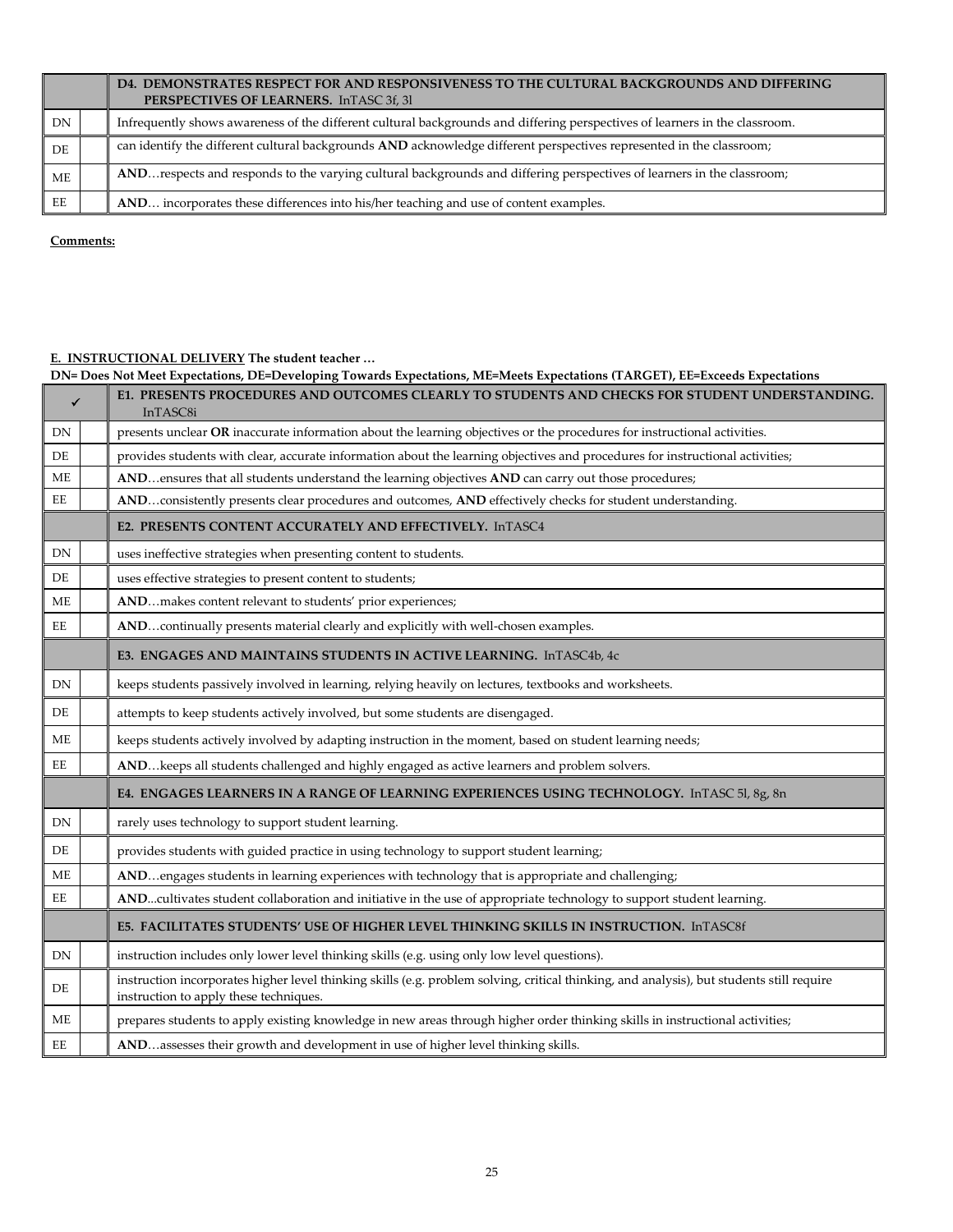|     | E6. DIFFERENTIATES INSTRUCTION AND PROVIDES APPROPRIATE ACCOMMODATIONS TO MEET THE NEEDS OF<br>DIVERSE LEARNERS. In TASC 2a, 2b, 8     |
|-----|----------------------------------------------------------------------------------------------------------------------------------------|
| DN  | provides undifferentiated instruction for students.                                                                                    |
| DE. | attempts to accommodate student learning needs but with mixed success.                                                                 |
| МE  | differentiates and scaffolds instruction to accommodate most students' learning needs.                                                 |
| EE  | successfully reaches all students by skillfully differentiating and scaffolding, using activities appropriate for a range of learners. |
|     | E7. USES INSTRUCTIONAL AND TRANSITION TIME FOR CONTENT MASTERY. InTASC 4r, 8b                                                          |
| DN  | uses instructional time inappropriately and/or on activities of little instructional value.                                            |
| DE  | inconsistently uses instructional and transition time effectively.                                                                     |
| МE  | consistently uses instructional and transition time effectively for content mastery;                                                   |
| EE  | ANDperforms non-instructional procedures efficiently.                                                                                  |

#### **F. REFLECTION FOR STUDENT ACADEMIC PROGRESS The student teacher …**

**DN= Does Not Meet Expectations, DE=Developing Towards Expectations, ME=Meets Expectations (TARGET), EE=Exceeds Expectations**

| ✓         | F1. PROVIDES SPECIFIC EVIDENCE TO DOCUMENT STUDENT LEARNING. InTASC6a, 6g, 6o, 6t                                                                               |
|-----------|-----------------------------------------------------------------------------------------------------------------------------------------------------------------|
| DN        | provides unclear evidence to document student learning.                                                                                                         |
| DE        | collects and reviews some data to document student learning.                                                                                                    |
| ME        | consistently analyzes and interprets assessment data to document student learning over time.                                                                    |
| EE        | AND uses a variety of assessment data to document student learning and develop interim learning goals.                                                          |
|           | F2. TAKES RESPONSIBILITY FOR STUDENT LEARNING BY USING ONGOING ANALYSIS AND REFLECTION.<br>In TASC 6c, 6l, 9c, 9g, 9l                                           |
| <b>DN</b> | puts the responsibility of learning on the student.                                                                                                             |
| DE        | acknowledges responsibility for student learning.                                                                                                               |
| <b>ME</b> | takes responsibility for student learning by consistently making changes to plans and practice as a result of analysis and reflection;                          |
| EE        | ANDsets and implements professional goals to improve student learning.                                                                                          |
|           | F3. SEEKS AND USES INFORMATION FROM PROFESSIONAL SOURCES (E.G. COOPERATING TEACHER, COLLEAGUES,<br>AND/OR RESEARCH) TO IMPROVE INSTRUCTION. InTASC 9d, 10e, 10r |
| <b>DN</b> | relies solely on own knowledge to improve instruction.                                                                                                          |
| DE        | seeks information from the cooperating teacher AND attempts to use it to improve instruction.                                                                   |
| <b>ME</b> | seeks information from professional resources AND uses it to improve instruction.                                                                               |
| EE        | seeks information from varied professional resources AND uses it effectively to improve instruction.                                                            |

**Comments:** 

#### **G. PROFESSIONALISM The student teacher …**

|    | DN= Does Not Meet Expectations, DE=Developing Towards Expectations, ME=Meets Expectations (TARGET), EE=Exceeds Expectations |                                                                                                                                            |  |
|----|-----------------------------------------------------------------------------------------------------------------------------|--------------------------------------------------------------------------------------------------------------------------------------------|--|
|    |                                                                                                                             | G1. DEMONSTRATES THE EXPECTATIONS OF THE PROFESSION INCLUDING CODES OF ETHICS, PROFESSIONAL                                                |  |
|    |                                                                                                                             | STANDARDS OF PRACTICE AND RELEVANT LAW AND POLICY. InTASC 9j, 9o                                                                           |  |
| DN |                                                                                                                             | acts in an ethically questionably manner and does not follow federal and state laws and school policies.                                   |  |
| DE |                                                                                                                             | inconsistently adheres to ethical codes of conduct and professional standards (attendance, dress, meets deadlines, confidentiality, etc.). |  |
| ME |                                                                                                                             | consistently adheres to ethical codes of conduct and professional standards (attendance, dress, meets deadlines, confidentiality, etc.);   |  |
| EE |                                                                                                                             | ANDintentionally adheres to and can articulate federal and state laws, school policies and ethical guidelines.                             |  |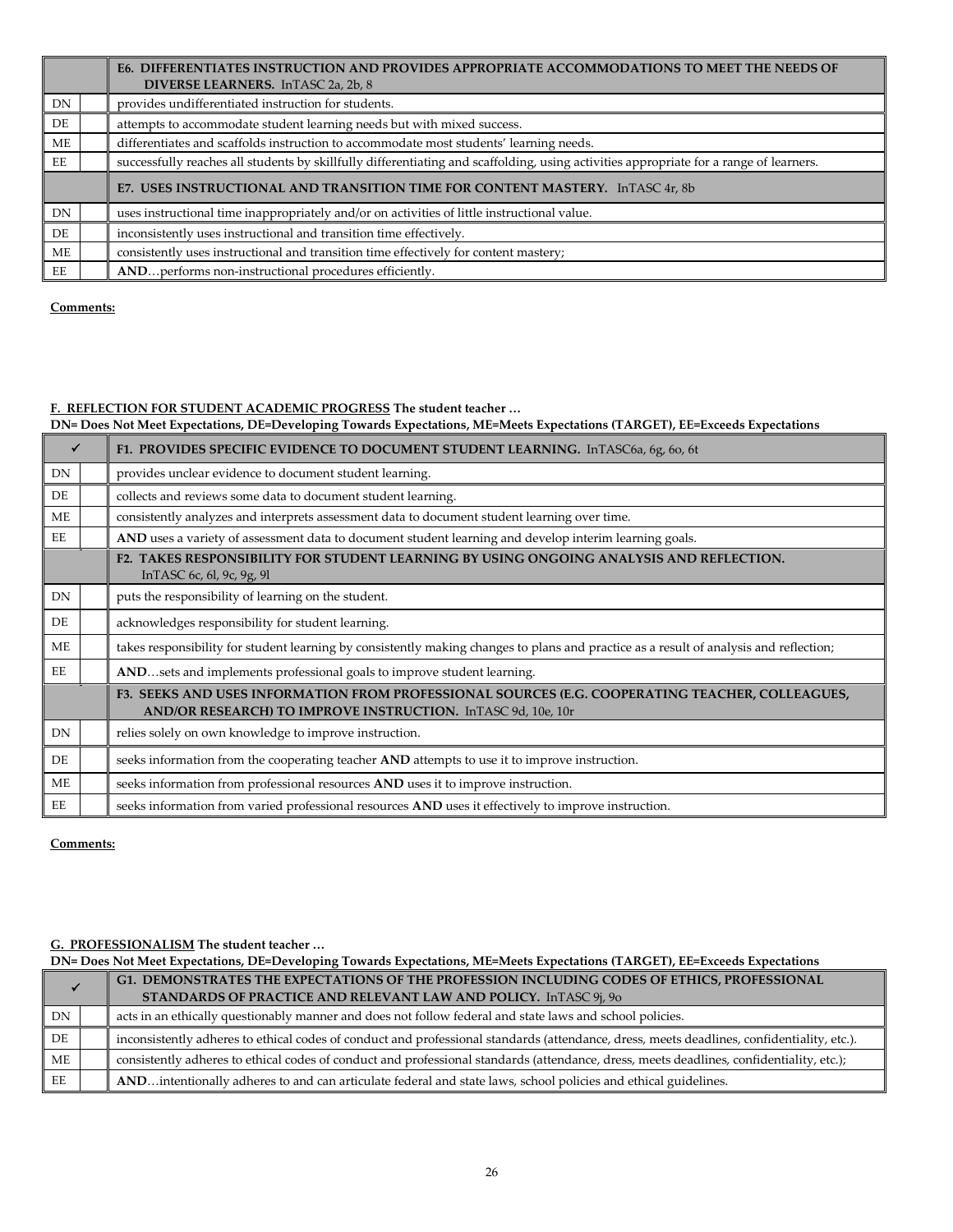|           | <b>G2. TAKES INITIATIVE TO GROW AND DEVELOP THROUGH INTERACTIONS THAT ENHANCE PRACTICE AND SUPPORT</b><br>STUDENT LEARNING. InTASC 9a, 9b, 9d, 9n, 10r                                                        |
|-----------|---------------------------------------------------------------------------------------------------------------------------------------------------------------------------------------------------------------|
| DN        | infrequently participates in school-based learning experiences.                                                                                                                                               |
| DE        | takes ownership of professional growth by participating in school-based professional learning experiences;                                                                                                    |
| <b>ME</b> | ANDpractices the new strategies learned to support student learning;                                                                                                                                          |
| EE        | ANDactively seeks and engages in ongoing professional learning opportunities in order to meet professional goals in support of<br>student learning.                                                           |
|           | G3. COMMUNICATES EFFECTIVELY THROUGH ORAL AND WRITTEN LANGUAGE.                                                                                                                                               |
| DN        | frequently makes errors in grammar, usage, and spelling in professional contexts.                                                                                                                             |
| DE        | periodically makes errors in grammar, usage, and spelling in professional contexts.                                                                                                                           |
| <b>ME</b> | uses correct grammar, usage, and spelling in professional contexts;                                                                                                                                           |
| EE        | ANDspeaks and writes correctly and fluidly in professional contexts.                                                                                                                                          |
|           | G4. BUILDS RELATIONSHIPS AND COLLABORATES WITH FAMILIES, COMMUNITIES, COLLEAGUES, AND OTHER<br>PROFESSIONALS TO PROMOTE LEARNER GROWTH AND DEVELOPMENT. InTASC 1c, 10b, 10d, 10e                              |
| DN        | makes little or no effort to effectively build relationships or collaborate with colleagues, administrators, and families.                                                                                    |
| DE        | attempts to build relationships and collaborate with colleagues, administrators, and families.                                                                                                                |
| ME        | collaborates with colleagues, administrators, and families to support the specific learning needs of students;                                                                                                |
| EE        | ANDcommunicates effectively to build strong relationships AND seeks out collaborative relationships with community members and<br>other professionals to promote learner growth and development.              |
|           | G5. ACCESSES RESOURCES TO DEEPEN AN UNDERSTANDING OF CULTURAL, ETHNIC, GENDER AND LEARNING<br>DIFFERENCES TO BUILD STRONGER RELATIONSHIPS AND CREATE MORE RELEVANT LEARNING EXPERIENCES.<br>InTASC 2k, 9e, 9m |
| DN        | demonstrates ignorance towards cultural, ethnic, gender, and learning differences of students.                                                                                                                |
| DE        | occasionally demonstrates knowledge of cultural, ethnic, gender, and learning differences of students to build stronger relationships and<br>create more relevant learning experiences.                       |
| <b>ME</b> | consistently demonstrates knowledge of cultural, ethnic, gender, and learning differences of students to build stronger relationships and<br>create more relevant learning experiences;                       |
| EE        | AND incorporates learners' experiences, cultures and community resources into instruction.                                                                                                                    |

**Suggestions for Continuing Professional Development**

**Areas of Strength:**

**Areas for Growth:**

**\_\_\_\_\_\_\_\_\_\_\_\_\_\_\_\_\_\_\_\_\_\_\_\_\_\_\_\_\_\_\_\_\_\_\_\_\_\_\_\_\_\_\_\_\_\_ \_\_\_\_\_\_\_\_\_ \_\_\_\_\_\_\_\_\_\_\_\_\_\_\_\_\_\_\_\_\_\_\_\_\_\_\_\_\_\_\_\_\_\_\_\_\_\_\_\_\_\_\_ \_\_\_\_\_\_\_\_\_**

Student Teacher Date University Supervisor or Cooperating Teacher Date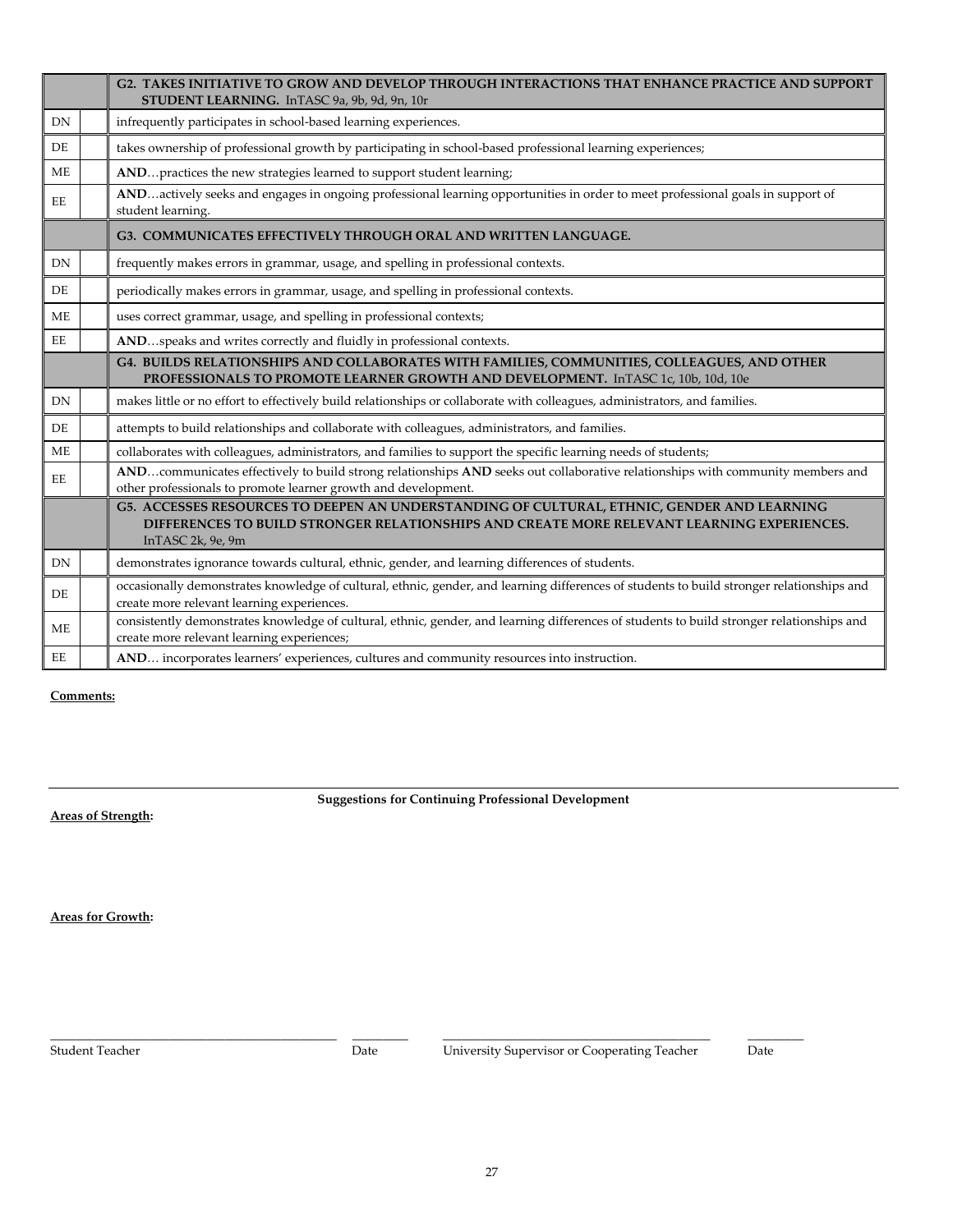

#### Assessment of Student Teaching Addendum PROFILE OF STUDENT TEACHING DISPOSITIONS

| Student Teacher:     |                                              |         | Cooperating Teacher: |                                 |     |
|----------------------|----------------------------------------------|---------|----------------------|---------------------------------|-----|
| Subject:             | Grade:                                       | School: |                      |                                 |     |
| Date:                | <b>Please check one: Cooperating Teacher</b> |         |                      | <b>OR</b> University Supervisor |     |
| Program: Residential | MBU Online                                   | PBTL    | BA/MAT               | MAT                             | MEd |

The cooperating teacher and university supervisor will each complete this form during the final week of student teaching. Each indicator must have a rating. This assessment is NOT part of the final student teaching grade but is required to be completed and submitted to MBU.

*This evaluation cannot be shared with anyone outside of the university without the written consent of the student teacher.*

|           | DN= Does Not Meet Expectations, DE=Developing Towards Expectations, ME=Meets Expectations (TARGET), EE=Exceeds Expectations |                                                                                                                                                                                                                 |  |  |  |  |
|-----------|-----------------------------------------------------------------------------------------------------------------------------|-----------------------------------------------------------------------------------------------------------------------------------------------------------------------------------------------------------------|--|--|--|--|
|           |                                                                                                                             | DT1. Content Knowledge DISPOSITION: DEMONSTRATES AN UNDERTANDING THAT DISCIPLINE CONTENT IS EVOLVING,<br>APPRECIATES MULTIPLE PERSPECTIVES AND RECOGNIZES THE POTENTIAL FOR BIAS. InTASC 40, 4p, 4q             |  |  |  |  |
| <b>DN</b> |                                                                                                                             | presents content without acknowledgement of alternative disciplinary perspectives.                                                                                                                              |  |  |  |  |
| DE        |                                                                                                                             | presents content acknowledging alternative disciplinary perspectives;                                                                                                                                           |  |  |  |  |
| <b>ME</b> |                                                                                                                             | AND recognizes the potential of bias in his/her representation of the discipline;                                                                                                                               |  |  |  |  |
| <b>EE</b> |                                                                                                                             | ANDfacilitates learners' critical analyses of the multiple perspectives in the discipline.                                                                                                                      |  |  |  |  |
|           |                                                                                                                             | DT2. Assessment DISPOSITION: VALUES THE USE OF SELF AND PEER ASSESSMENT AND USES DATA ETHICALLY TO<br><b>IDENTIFY LEARNER STRENGTHS AND TO PROMOTE LEARNER GROWTH. InTASC 6q, 6v</b>                            |  |  |  |  |
| <b>DN</b> |                                                                                                                             | uses assessment in a limited fashion in both form and function.                                                                                                                                                 |  |  |  |  |
| DE        |                                                                                                                             | uses self and/or peer assessment to promote learner growth;                                                                                                                                                     |  |  |  |  |
| <b>ME</b> |                                                                                                                             | AND works to develop each learner's ability to identify their own strengths, challenges, and progress;                                                                                                          |  |  |  |  |
| <b>EE</b> |                                                                                                                             | ANDengages learners in decisions regarding their own progress with attention to the ethical use of assessments and<br>assessment data.                                                                          |  |  |  |  |
|           |                                                                                                                             | DT3. Planning for Instruction DISPOSITION: PLANNING ASSURES STUDENT LEARNING AND IS OPEN TO ADJUSTMENT AND<br>REVISION BASED ON CHANGING NEEDS AND CIRCUMSTANCES. InTASC 7p, 7q                                 |  |  |  |  |
| <b>DN</b> |                                                                                                                             | plans instruction based primarily on teacher manuals and/or other prepared materials.                                                                                                                           |  |  |  |  |
| DE        |                                                                                                                             | plans instruction using knowledge of students' strengths, needs and backgrounds;                                                                                                                                |  |  |  |  |
| <b>ME</b> |                                                                                                                             | ANDuses daily and unit plans to ensure student learning in collaboration with other colleagues;                                                                                                                 |  |  |  |  |
| <b>EE</b> |                                                                                                                             | AND anticipates learner needs AND makes adjustments based on effectiveness of instruction and changing student and<br>community needs.                                                                          |  |  |  |  |
|           |                                                                                                                             | DT4. Learning Environment DISPOSITION: PROMOTES INCLUSIVE LEARNING ENVIRONMENTS THAT ENABLE EACH<br>LEARNER TO MEET HIGH STANDARDS BY VALUING DIFFERING BACKGROUNDS AND ABILITIES. InTASC 2I, 2m, 2n, 2o,<br>3p |  |  |  |  |
| <b>DN</b> |                                                                                                                             | shows a minimal understanding of individual differences.                                                                                                                                                        |  |  |  |  |
| DE        |                                                                                                                             | uses learners' differing abilities, skills, cultures, and communities to promote an inclusive learning environment;                                                                                             |  |  |  |  |
| <b>ME</b> |                                                                                                                             | ANDprovides opportunities for learners to participate in decision-making, to engage in exploration, and to work<br>collaboratively and independently;                                                           |  |  |  |  |
| <b>EE</b> |                                                                                                                             | ANDactively works to ensure that each learner feels valued AND helps students to learn to value one another.                                                                                                    |  |  |  |  |